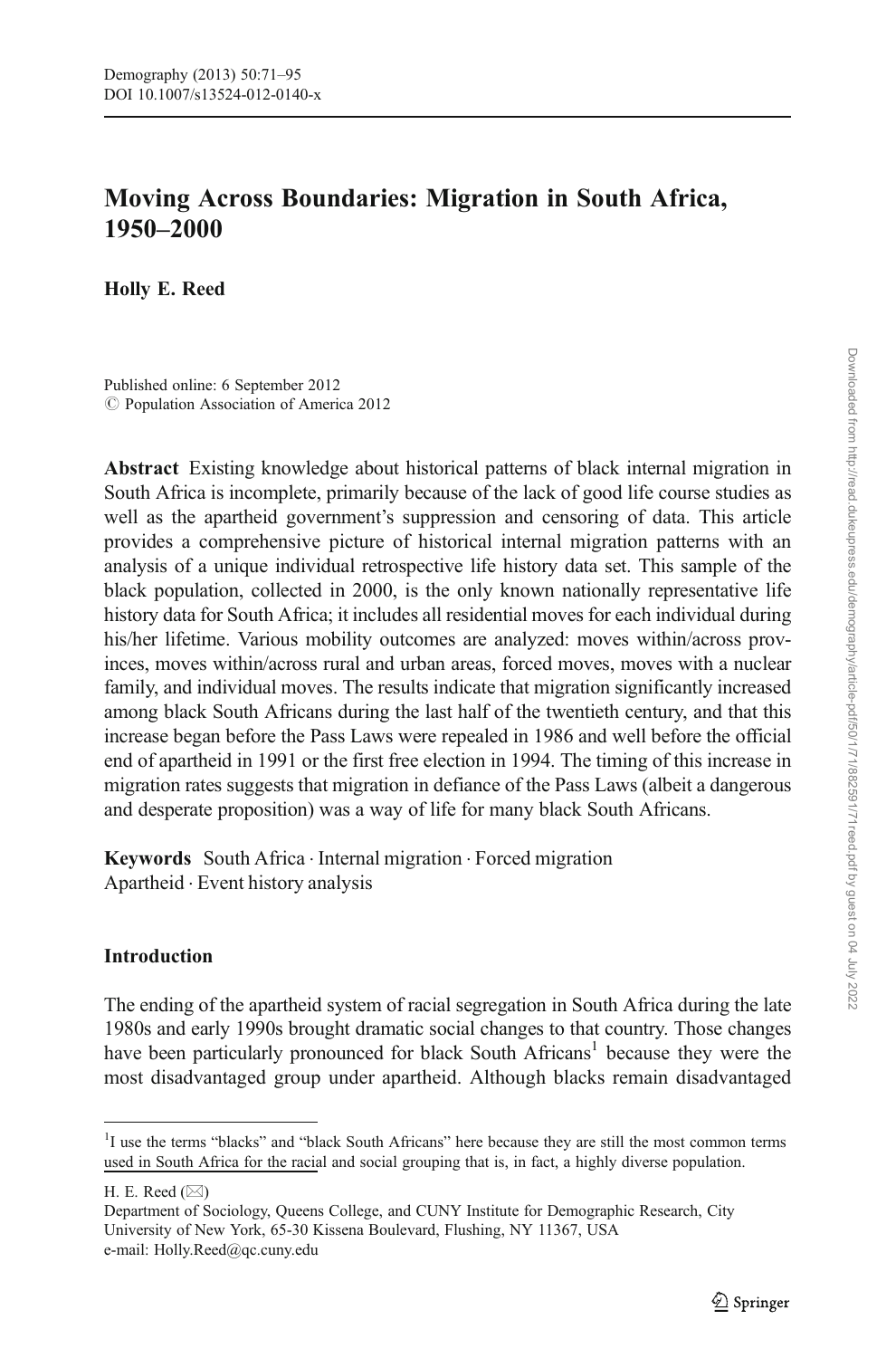today, one of the social changes that may benefit them is freedom of movement. Geographical mobility, previously restricted by migration control laws, is now legally free for everyone. Social, economic, and political barriers to movement and residential choice remain, but blacks are no longer in danger of being arrested or fined for moving to certain areas.

Historically, migration played a key role in social and political change in South Africa. Yet, because of the paucity of good life-course studies and the apartheid government's censoring of data about the black population, existing knowledge about historical patterns of black migration within South Africa is incomplete at best. Some scholars made pioneering efforts to document migration for blacks during the apartheid era, and a new generation of scholars has recognized the need to understand past and current mobility patterns. Nevertheless, existing studies of internal migration in South Africa have not been able to take a true longitudinal approach because of the lack of good historical data (Kok et al. [2003](#page-23-0)).

Thus, a major motivation behind this article is the need for better empirical evidence about historical patterns of black migration in South Africa (White et al. [2008\)](#page-24-0). Much of the existing research on internal migration in South Africa (and also elsewhere in sub-Saharan Africa) has taken one of three approaches: (1) using crosssectional survey data to get a snapshot of migration patterns for a subpopulation in a given period; (2) employing census data to examine changes in migration patterns for the entire population over a decade or more (this cannot examine individual determinants of migration); or, (3) following the population living in a geographic area annually with a prospective census (closest to a life-course approach, but not nationally representative). Although all these methods give insights into migration patterns, none offers both a longitudinal life course perspective and a nationally representative sample (Kok and Collinson [2006](#page-23-0); Kok et al. [2003;](#page-23-0) Posel and Casale [2003](#page-24-0)).

This article offers a fourth approach: a historical analysis of individual retrospective migration life history data from a nationally representative sample of the black population. To my knowledge, it is the first research to use event history analysis to study internal migration in South Africa. It not only captures the migration experiences of blacks living in South Africa during the last half of the twentieth century but also gives insights into the micro- and macro-level characteristics and changes that produced these migration patterns.

I find that almost all types of voluntary migration increased among black South Africans during the last half of the twentieth century. I also find that this increase began well before the official end of apartheid in 1991 or the first free election in 1994. These findings are important in the South African context and also have broader implications. The findings speak to the larger theoretical and empirical literature on the effectiveness of migration policies (both internal and international); the social and economic drivers of migration and migrant selectivity; migration patterns in terms of origins and destinations; and the importance of social context, particularly in racially divided societies, in shaping migration behavior.

#### South Africa: Social, Demographic, and Migration Contexts

South Africa has the largest economy in Africa and is the most developed country in Africa (National Foreign Assessment Center [2011](#page-24-0)). There are nine provinces: Eastern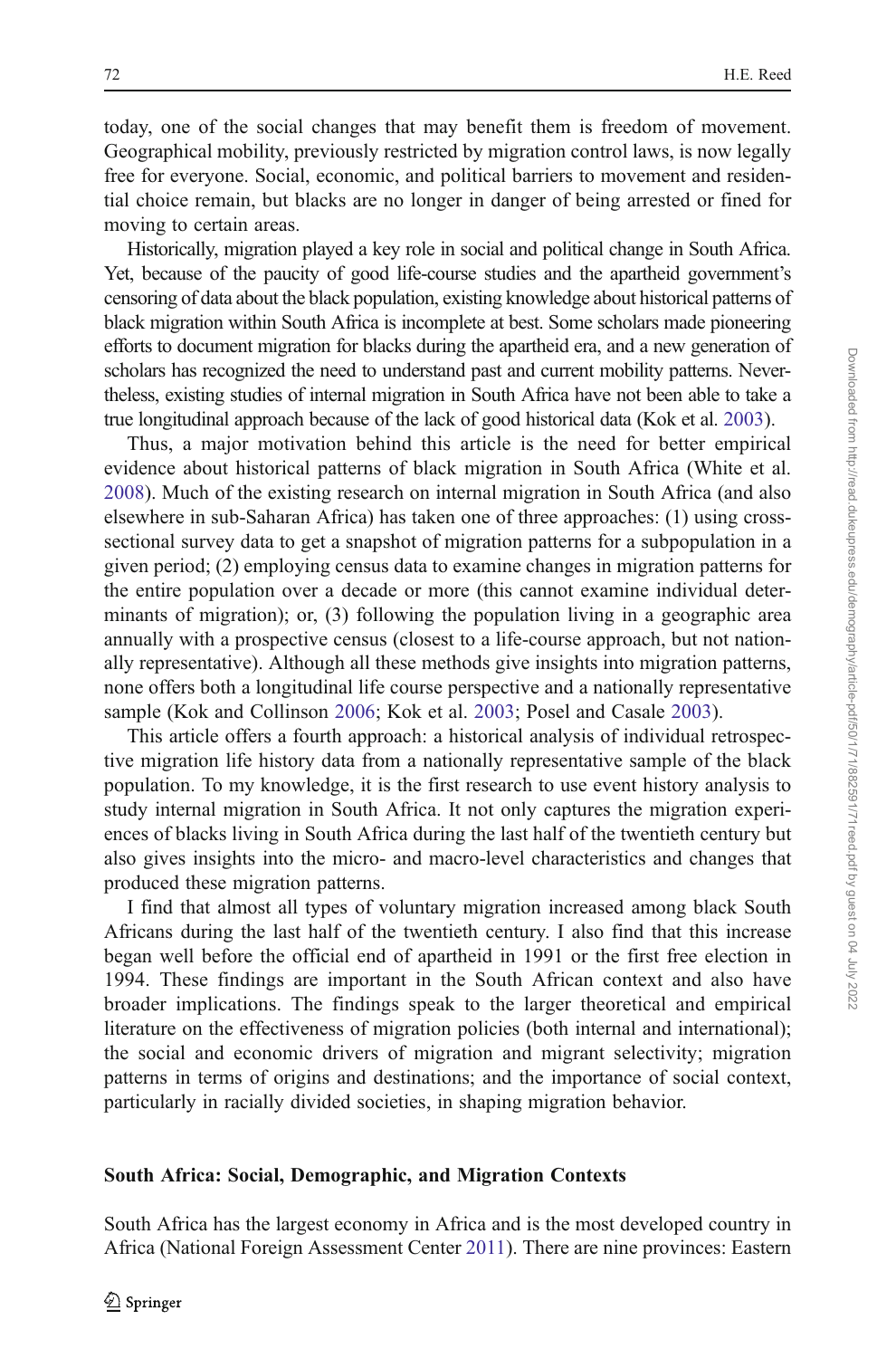Cape, Free State, Gauteng, KwaZulu-Natal, Limpopo (or Northern), Mpumalanga, Northern Cape, North-West, and Western Cape. The population was approximately 50 million as of mid-2010. More than 60 % of South Africa's population lives in urban areas (Statistics South Africa [2010](#page-24-0)). Black Africans account for 79.4 % (almost 39.7 million), followed by 9 % each of whites and colored (those of mixed racial or ethnic descent), and 2.6 % Indian or Asian. Fifty-one percent of the population is female, and nearly one-third is younger than 15 (Statistics South Africa [2010](#page-24-0)).

Migration was severely restricted during the apartheid era, and the Pass Laws required both residential and work permits for blacks to live in restricted areas. Still, there is strong anecdotal evidence that these permits and restrictions were flouted by many blacks in South Africa. To gain access to jobs and public services, informal settlements were formed, land invasions occurred, and forced removals were opposed (Goodlad [1996](#page-23-0)). Free movement is allowed today, yet the legacies of apartheid remain in the spatial and economic distribution of the population. Some researchers contend that most contemporary migration is temporary or circulating (Collinson and Wittenberg [2001](#page-23-0); Kok and Collinson [2006\)](#page-23-0). Commuter migrants, who live in compounds while at work but commute on a regular basis from rural areas or townships, have become more common (Collinson et al. [2006a;](#page-23-0) Crush et al. [1991;](#page-23-0) Kok and Collinson [2006;](#page-23-0) Kok et al. [2003;](#page-23-0) Posel [2006](#page-24-0)). But there is also evidence from KwaZulu-Natal that fewer migrants are sending remittances to rural areas and maintaining their rural ties (Cross et al. [1998;](#page-23-0) Mosoetsa [2004\)](#page-24-0). This suggests a decline in circular migration in some areas.

South African migration is largely urbanward. Some of this is rural-urban migration, but step migration from smaller cities to the larger metropolises is also considerable (Collinson et al. [2007\)](#page-23-0). There are many potential urban destinations, but many are drawn to Johannesburg, the largest city. The Johannesburg metropolitan region was the destination for almost 40 % of migrant workers during the late 1990s (Cox et al. [2004\)](#page-23-0). Migration to peri-urban areas also appears to be increasingly important in some parts of South Africa, such as KwaZulu-Natal (Muhwava et al. [2010\)](#page-24-0).

Nevertheless, there is still substantial migration between rural areas because some migrants begin their step migration by first moving from rural areas to small towns (Collinson et al. [2007](#page-23-0)). Researchers have also found evidence of return migration (retirement- or AIDS-related) to rural areas, which suggests that migrants do maintain ties with these areas (Clark et al. [2007;](#page-23-0) Collinson et al. [2007](#page-23-0); Welaga et al. [2009\)](#page-24-0). Some research suggests that permanent migration to rural areas may be driven by the need for improved infrastructure and services, which some advantaged rural areas now have. Some rural areas—particularly small towns—actually now have higher average incomes than some urban squatter settlements (Collinson et al. [2006b](#page-23-0); Cox et al. [2004;](#page-23-0) Cross et al. [1998](#page-23-0); Mbhele [1998\)](#page-24-0). There is also evidence of migration from large metropoles to secondary cities, perhaps to escape the squatter settlements (Collinson et al. [2007](#page-23-0)).

#### Research Questions and Hypotheses

This study aims to address some lingering questions about how internal migration has or has not changed over time in South Africa, including how patterns of migration have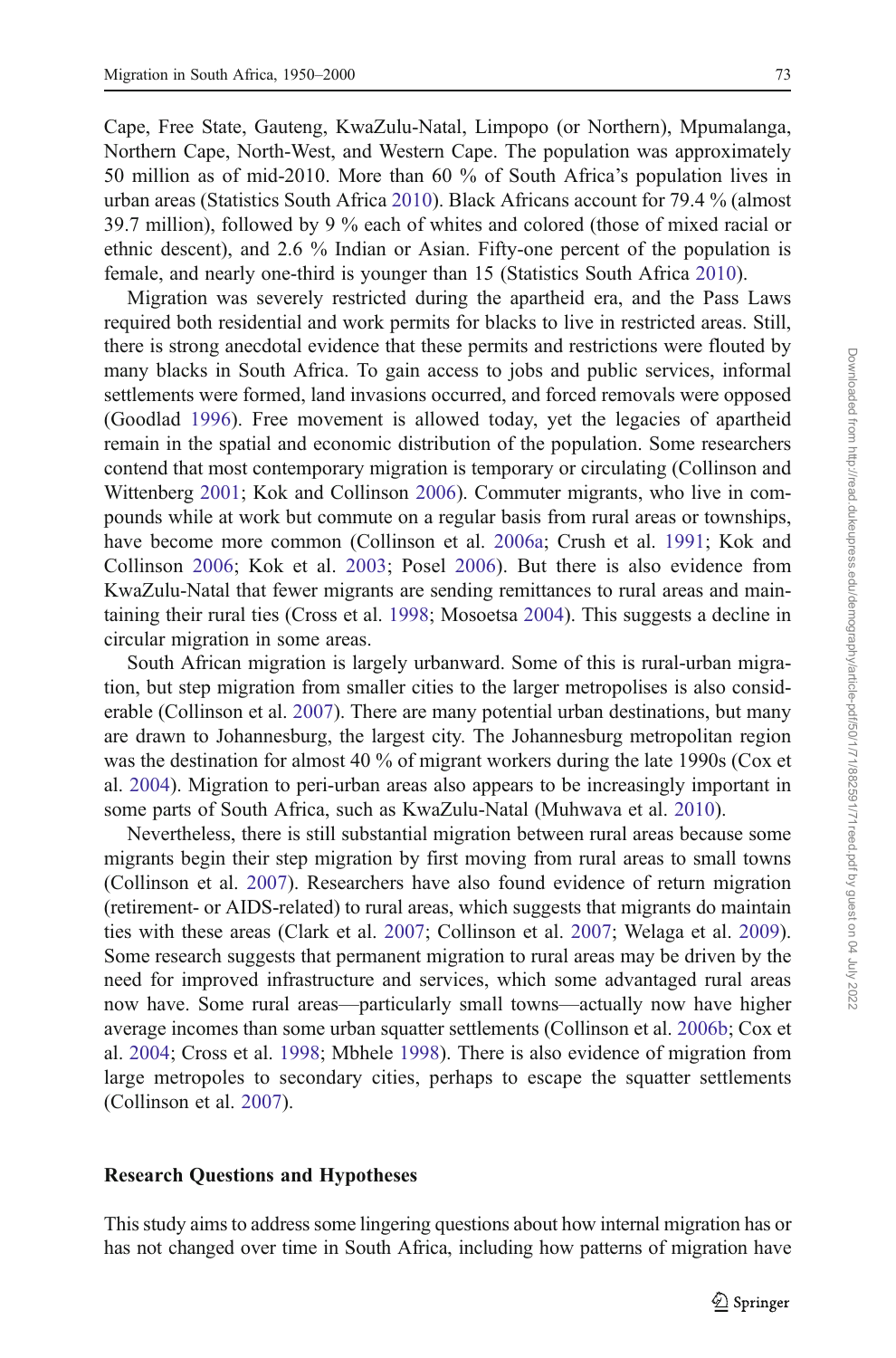changed, how key determinants of migration (e.g., prior moves, urban residence) have changed, and when the changes occurred in relation to the end of apartheid.

A major focus of this article is to try to understand how the gradual disintegration and ultimate demise of the apartheid system is related to changing migration patterns. It is difficult to set an exact date for the ending of apartheid, but for analytical purposes, four historical periods are included in the models: pre-1976 (omitted category), 1976–1985, 1986–1993, and 1994–2000. The beginning and end dates of each of these periods represent important turning points in South Africa's path toward full freedom: the 1976 Soweto protest, the 1986 repeal of the Pass Laws, and the 1994 election. Prior to 1976, apartheid laws were in force, but the 1976 student uprising in Soweto reinvigorated the somewhat dormant anti-apartheid movement. While crackdowns by the government against blacks continued (and even intensified) after this date, the events of 1976 also signaled a new determination to bring the Afrikaner government's rule to an end (Thompson [2001\)](#page-24-0) and, potentially, a new resistance toward apartheid laws.

The next period in the models is 1986–1993, after the infamous Pass Laws were repealed. Other apartheid laws remained on the books until 1991, but the Pass Laws, which required blacks to carry identity passes under threat of arrest for being in the wrong places, were repealed in 1986. Thereafter, blacks could move more freely, and the most important legal barrier to migration was lifted. The final period, 1994–2000, follows the first free election. The African National Congress (ANC) party, the party of many anti-apartheid activists, won; and Nelson Mandela became the first majority-elected black president. Even though the apartheid system had been crumbling for years and formal apartheid was revoked three years earlier, some blacks felt free to move only after the Afrikaner government was defeated.

Freedom of movement will be measured in terms of the probability of various types of migration. Almost all types of migration are expected to have increased over time after 1976. Although migration restrictions remained on the books until 1991, and the Afrikaner government remained until 1994, I expect that black migration increased in each of the three periods as resistance to apartheid strengthened and mobility opened up.

Although the political changes and modifications to the laws in South Africa are key predictors in the models of increasing migration, there could be other explanations, including a labor market shift from dependence on mining to an economy more focused in the informal sector. Between 1995 and 2003, the informal sector created nearly 60 % of the net increase in jobs (Casale et al. [2004\)](#page-23-0). As fewer men were recruited to mining, more may have moved to cities in search of construction, transportation, trade, or other informal work. Perhaps more women also began to work outside the home. Finally, demographic shifts—decreased fertility and increased AIDS mortality—may also have affected migration. Although I cannot directly test alternative explanations—such as demographic or economic changes because of a lack of data, it is important to keep in mind that some changes in migratory behavior might be due to economic or sociodemographic changes as well as broader political changes.

Thus, I hypothesize that for black South Africans, (1) the probability of moving increased over all three periods after 1976; (2) this increased migration probability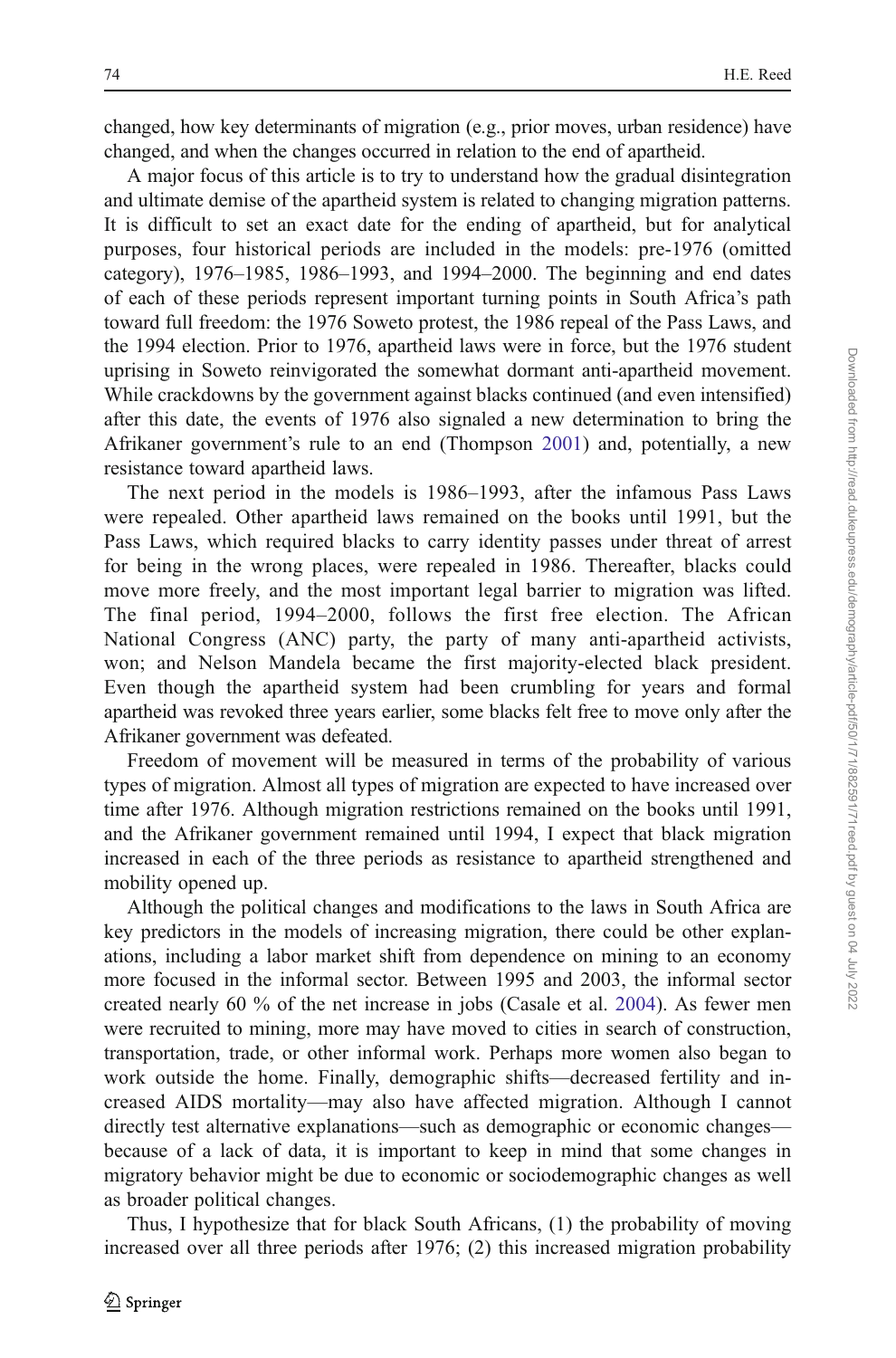began well before the 1994 election, and even before the official end of apartheid in 1991; and (3) the probability of moving across provinces increased over all three periods after 1976.

As apartheid and its associated labor control system began to crumble, blacks were increasingly free to move into cities. I expect that rural-urban migration would have increased as apartheid declined. In addition, South Africa is in an advancing stage of urbanization, which would also lead to an expected increase in rural-urban migration. Urbanization tends to increase mobility within countries, and there is also some evidence in the literature that those who previously moved (to any type of destination) are more likely to move again: that is, to be repeat movers (Reed et al. [2010;](#page-24-0) White and Lindstrom [2005\)](#page-24-0). Moreover, the traditional urban poles of Johannesburg, Cape Town, and Durban are probably still significant draws for migrants (Cox et al. [2004\)](#page-23-0). Yet, as countries increase their overall levels of urbanization, there is also often increasing migration between urban centers as well as out-migration from the largest metropolises to smaller secondary cities and towns. Therefore, I hypothesize that for black South Africans, (1) urbanites were more likely to move than rural dwellers; (2) previous movers were more likely to move again; (3) the probability of moving to urban areas from rural or urban areas increased over all time periods; and (4) as with migration generally, this increased probability of urbanward migration began before 1994.

The end of labor control also leads me to expect that family migration would have increased as families became free to move together. There was also an expectation among some analysts that after apartheid ended, circular and temporary migration would decline because of the ability for families to move together. Several studies, however, have found evidence of continuing strong patterns of circular and temporary migration (Cox et al. [2004](#page-23-0); Kok and Collinson [2006;](#page-23-0) Posel [2006](#page-24-0); Posel and Casale [2003\)](#page-24-0). Therefore, while I hypothesize that family migration will have increased over time, it is possible that this increase may be small because of persistent patterns of circular migration and continued strong ties to rural areas.

Note that one type of migration may have decreased, despite an initial increase. Displacement or forced migration (in South Africa during the apartheid era, this is generally forced resettlements and removals by the Afrikaner government) actually is expected to have increased somewhat in the period following Soweto (when crackdowns worsened for a period of time). I expect that displacement would have declined sharply in the latter two historical periods (1986–1993 and 1994–2000) as democratization proceeded. All other things being equal, I hypothesize that (1) the probability of moving with one's immediate family increased over all time periods (net of the overall increase), and (2) the probability of being forcibly removed and resettled by the government peaked between 1976 and 1986 but then declined.

#### Data and Methods

The data source for this article is the South African Migration and Health Survey (SAMHS), a nationally representative sample of adult (age 18+) black South Africans collected between November 1999 and March 2000. The SAMHS data are deemed to be of high quality for studying migration (Kok et al. [2003](#page-23-0)) and are particularly useful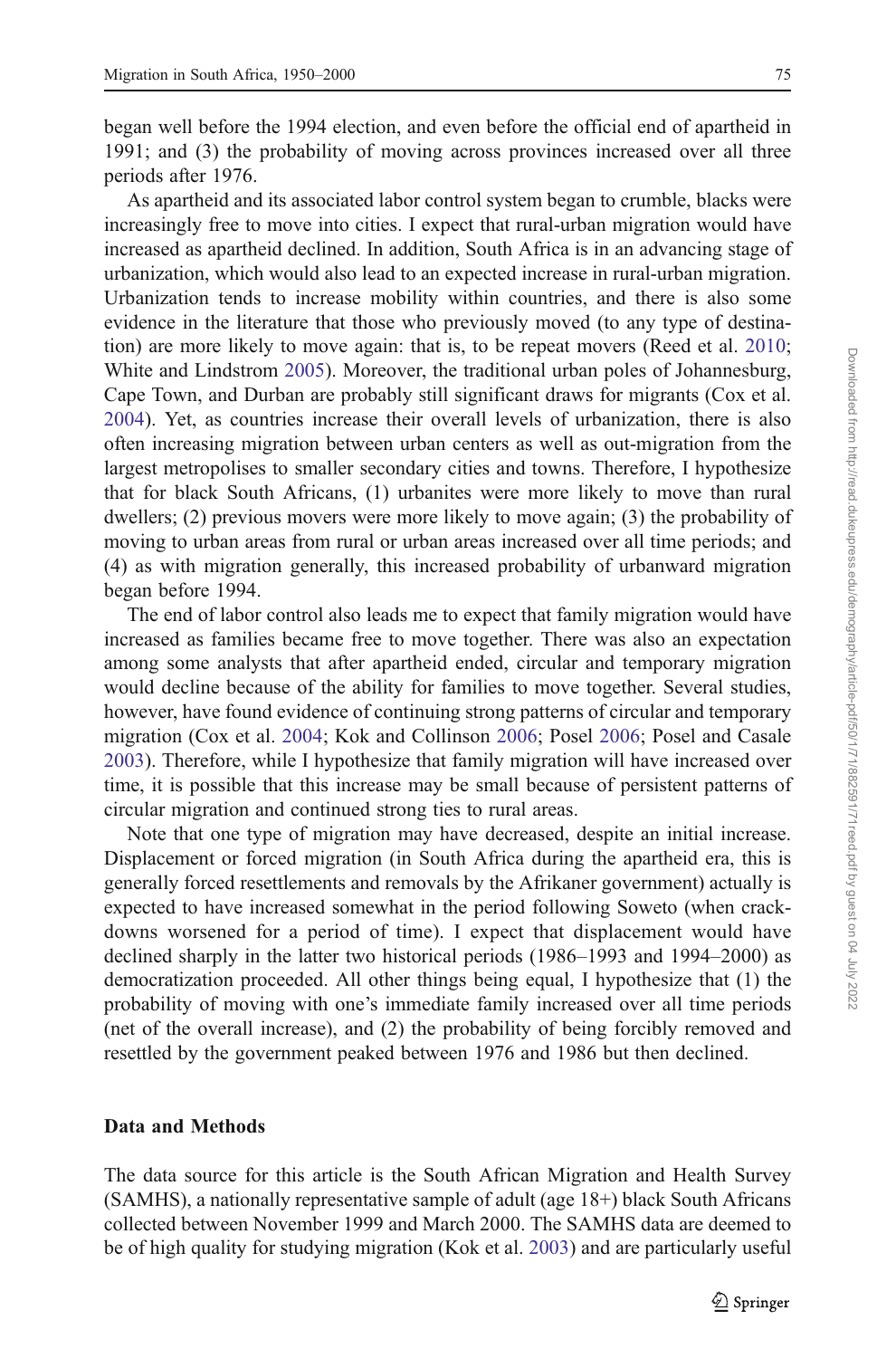for examining changes over time because they include lifetime residence histories for all individuals surveyed. Details about any moves of one month or more made during a person's lifetime were collected (Population Studies and Training Center, Brown University et al. [2002\)](#page-24-0). The SAMHS data compare favorably to results obtained from the 1996 census demonstrating the high quality of the data (Population Studies and Training Center, Brown University et al. [2002](#page-24-0); N. Roux, personal communication, May 11, 2011).

The SAMHS data are stratified by both urban/rural area and relative proportion of migrants (Roux [2000\)](#page-24-0). All descriptive statistics are presented weighted to account for differential sampling probabilities. The SAMHS response rate was 91.34 % (Roux [2000\)](#page-24-0).

All surveys have limitations. One potential limitation for these data is that a usual resident is defined as a person who usually sleeps in the household for at least four nights per week. This definition makes it difficult to distinguish between temporary and permanent migrants; some temporary migrants might satisfy this condition and be classified as usual residents. Moreover, there was no method to account for missing or absent household members at the various points in time. This is a trade-off in the study; I have a large historical and geographical breadth of data, but I do not have good information about duration of moves of less than one month. For durations of residence that last more than one month, I focus on origins, destinations, and reasons for moving rather than time of residence (which I hope to examine in future research). I assume that all residential moves (e.g., moves of one month or more) are more permanent than temporary. Some temporary moves may be included, and some overestimation of permanent moves may occur.

This is a cross-sectional survey, so it can capture the migration histories of only those still living in South Africa in 1999–2000. Black South Africans who died before 1999 or who emigrated are not in the sample. I have no reason to believe that there is any correlation between having died and one's past mobility, so mortality should not bias the results; yet, obviously the moves of older people who died are omitted, which might result in some underestimation of moves in the earliest period. Those who moved out of the country may have been more likely to have moved (according to the mover-stayer theory). However, emigration by blacks was quite difficult under apartheid, and those who did emigrate were probably involved in the anti-apartheid struggle and likely returned after 1994. In the late 1990s, South Africa was a migrant-receiving country, so I do not expect this to bias the results.

Every survey that employs retrospective information is also subject to recall bias. Respondents may have difficulty recalling details of their lives, particularly events that transpired years ago. When events are placed within the framework of a life history, however, the quality of recall is generally improved (Moreno and White [1989;](#page-24-0) Smith and Thomas [2003\)](#page-24-0). Detailed questions about each place of residence and circumstances surrounding moves were asked. This approach helps to reduce potential recall bias. If recall bias is a major issue, one might expect to find clustering of moves reported around the years of particularly salient historical or personal events (e.g., the 1976 Soweto uprising or one's marriage date). In fact, moves are fairly evenly distributed across the years of the study, suggesting minimal recall bias. Moreover, even if migration in earlier periods is underestimated because of mortality of older individuals, recall bias, or the telescoping of events (when respondents remember events as happening more recently than they actually did), this suggests only that migration during the apartheid era may have been even more prevalent; in other words, the findings here can be considered to be conservative estimates of the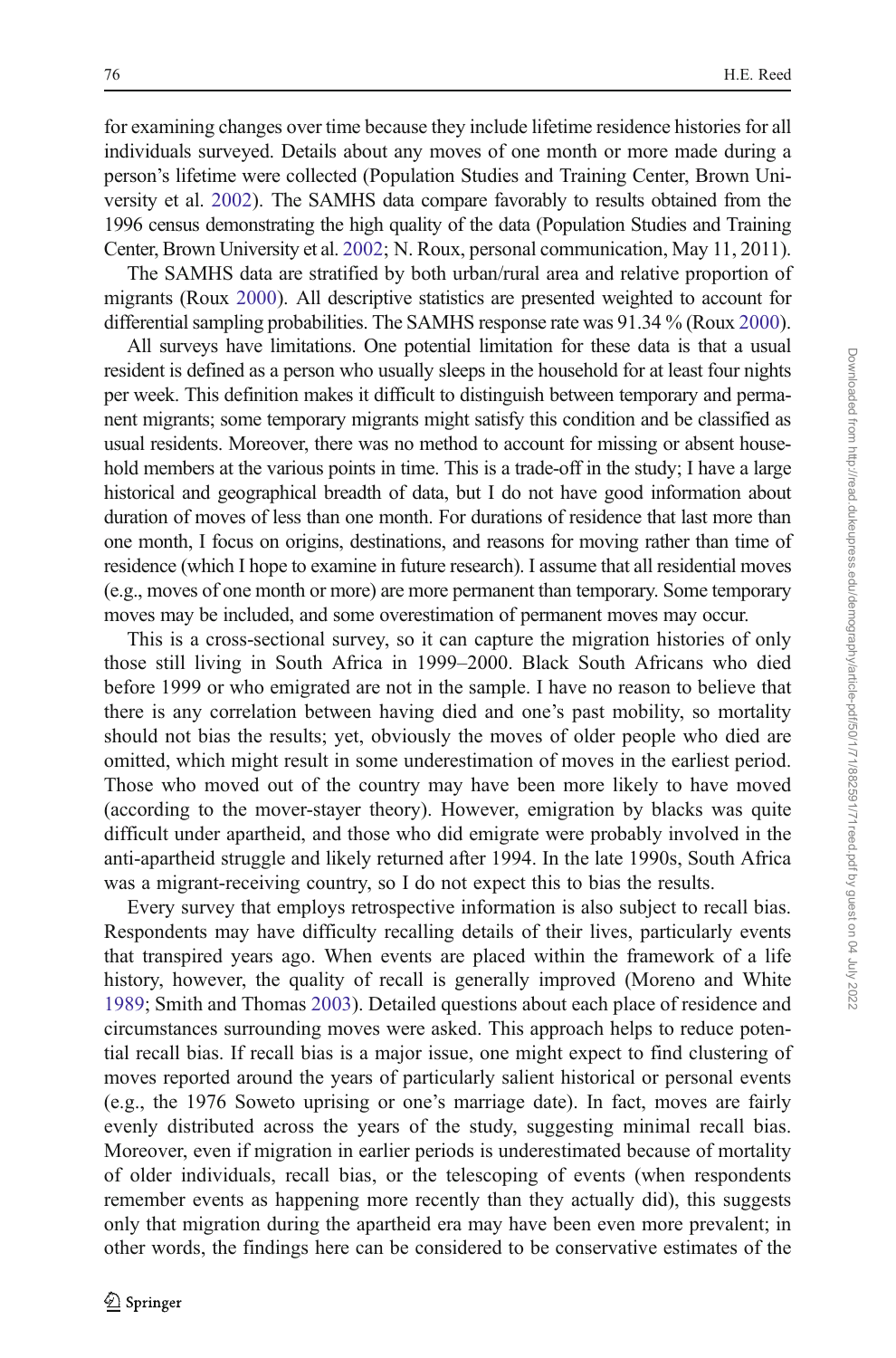level of migration. Nevertheless, this could lead to exaggerated estimates of the upward trajectory of migration over time.

Finally, there are limitations to the variables used in the statistical analyses. Although residence histories and some individual sociodemographic characteristics are available, some key characteristics were only measured in the year 2000 (the time of the survey), and therefore cannot be included as predetermined covariates in the models. Marital status, the number of children ever born, and completed education are all measured in the year 2000, and therefore represent completed marital, fertility, and educational attainment rather than characteristics measured before a potential move (i.e., predictors). Thus, these variables can serve only as proxies of prior human capital attainment and demographic behavior, but they are not the main focus of the research.

Defining migration requires a geographical definition as well as a temporal definition; here there are four types of moves: (1) *any residential move*, defined as any change in residence; (2) moves within or across provincial boundaries, which are compared in the same multinomial logit model and serve as proxies for more local moves (intraprovincial) and longer-distance moves (inter-provincial); (3) *rural-origin moves*, either rural-rural or rural-urban; and (4) *urban-origin moves*, either urban-rural or urban-urban.

In addition to basic descriptive analyses, I use discrete-time event history logit models—an extension of logistic regression—to estimate the probability of a migration event occurring in the current year as a result of the previous year's characteristics as well as some current characteristics and constant characteristics (e.g., sex). This estimation procedure divides time to migration into discrete intervals (calendar years) and estimates the probability of observing a move within each interval. This model accommodates not only repeated observations from the same individual but also time-varying covariates because for each discrete interval, a new value of the covariate can be included (Box-Steffensmeier and Jones [2004;](#page-23-0) Yamaguchi [1991\)](#page-24-0). The time-varying independent variables are lagged by one year on the assumption that changes in covariates in the previous year may affect the probability of migrating in the current year. I begin the analysis at age 12 (the age when the residence history begins) and continue to the current age (in the year 2000) for all adults (age 18 and older in 2000) in the sample. Individuals contribute multiple person-years (equal to the span from age 12 to their age in the year 2000) to the analysis; for example, if an individual is 28, he contributes 16 person-years to the models. Individuals who have moved more than once also contribute multiple moves to the analysis. All multivariate analyses are conducted using unweighted data, but Huber-White or "sandwich" estimators are used to estimate robust standard errors to adjust for the sampling design and possible correlation within cases in the event history models.

The event history analysis begins with a simple logit model containing basic demographic and socioeconomic characteristics and then moves to a more complex model incorporating historical periods and other covariates. The model for the analysis is

$$
\log [p_{it}/(1-p_{it})] = \alpha + \beta_x \mathbf{X}_i + \beta_x \mathbf{X}_{i(t-1)},
$$
\n(1)

where  $X_i$  represents covariates that are constant over time,  $X_{i(t-1)}$  represents timevarying covariates, and the  $\beta_x$ s are the respective coefficients. This equation estimates the probability of any residential move, compared with not moving in a given year. The models focusing on intra-provincial and inter-provincial, and rural-origin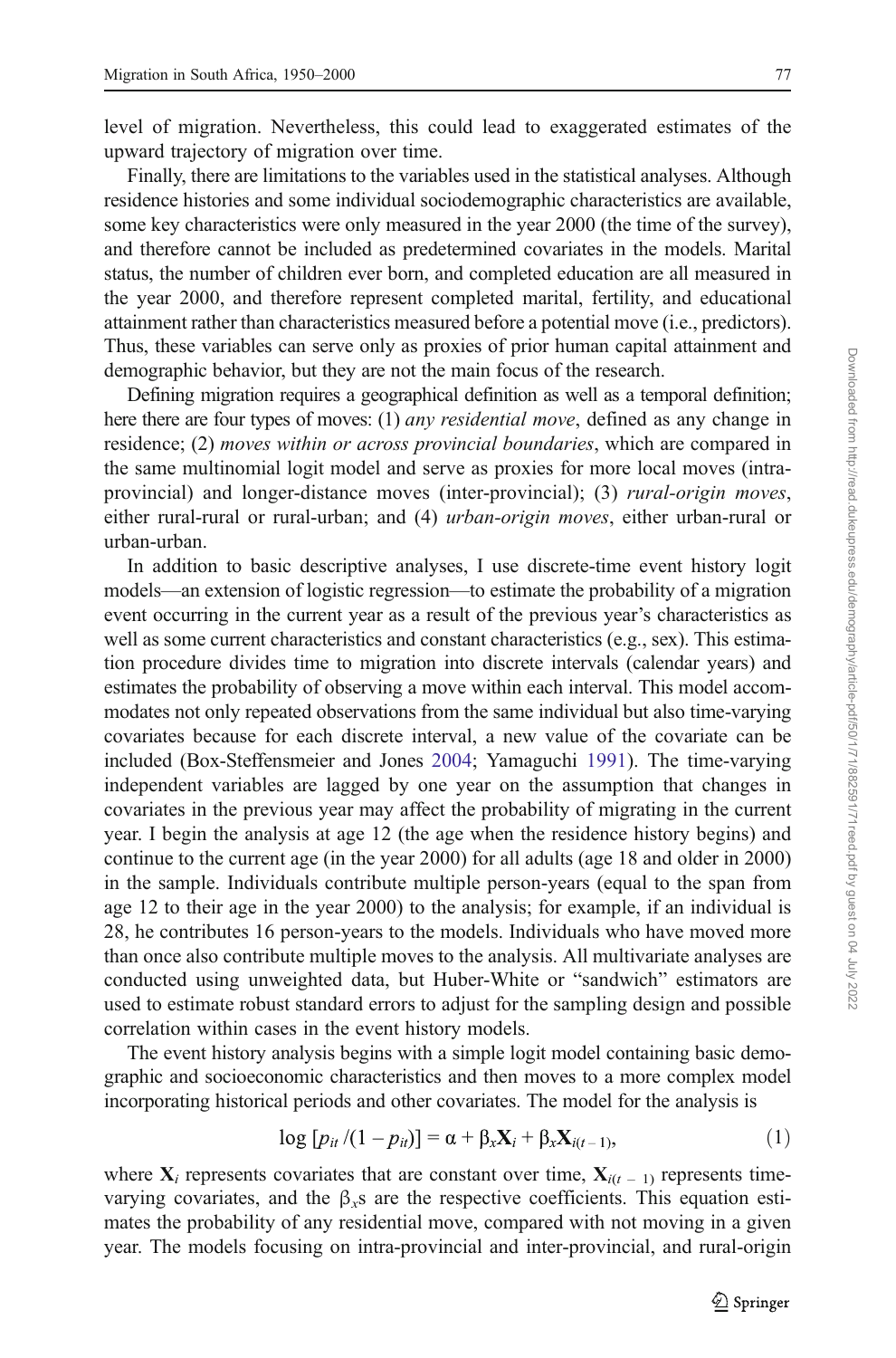and urban-origin moves, rely on multinomial logistic (MNL) regression to capture multiple discrete outcomes—here, alternative destinations.

Additional dependent migration variables are based on reasons for moving and circumstances surrounding the move. Recall that these variables are part of the migration history, so they are available for event history analysis. However, because these variables are available for only those who moved, these analyses are essentially estimating probabilities of different types of moves only for those who ever move during their lifetimes. The first type of these models predicts the probability of any forced move, broadly defined. Forced migration includes both the government forced removals and resettlements that occurred during the apartheid era and also evictions and "economic" forced migrations because of job transfers, retrenchments, and layoffs. These reasons for moving are all self-reported by the respondent. A second type of model measures only forced government resettlements or removals. The next type of model predicts the probability of a move with one's immediate family members (spouse and/or children) as compared with not moving. The last type of model predicts the probability of moving alone as compared with not moving.

The key independent variables for the migration models are the historical time periods and provinces. The four key time periods are pre-1976 (reference category), post-Soweto (1976–1985), post–Pass Laws (1986–1993), and post-election (1994– 2000). Other key independent variables are the provincial variables: residence (in the previous year) in one of the Cape provinces (Northern, Eastern, or Western Cape), KwaZulu-Natal, and Gauteng or Free State. The Cape provinces are grouped because of their proximity and the few cases in the Northern Cape, which is very sparsely populated. Gauteng and Free State are grouped because of their proximity and interrelated labor markets. Residence in the other provinces (Northern/Limpopo, North-West, and Mpumalanga) is the reference category; these provinces are grouped because of their relatively rural nature, their proximity to one another, and their locations on the northern border of South Africa. Provincial residence is really a (somewhat limited) proxy for the distance and difficulty of the move, which is yet another reason for grouping the smaller and/or more sparsely populated provinces.

Age is included as a lagged term, so that age in the previous year predicts mobility in the current year. A lagged quadratic term is included (age squared in the previous year) to account for the usual curvilinear pattern of mobility by age. The probability of having ever migrated starts at age 12 at about 30 %, increases gradually to a probability of almost 70 % by age 50, and then levels off and even declines slightly to about 65 % by about age 60.

Two dummy variables—no education and primary education—measure educational attainment. The reference category is secondary or higher education. Measured in terms of years of schooling completed, the black population of South Africa (and this sample) is relatively well educated compared with many other developing countries.<sup>2</sup> Again, this variable measures only completed education in the year 2000.<sup>3</sup>

 $2$  In developing countries as a group, the mean educational attainment in 2000 was 5.3 years of schooling;

in sub-Saharan Africa, it was 3.5 years; in South Africa, it was 6.1 years (Barro and Lee [2000\)](#page-23-0).  $3$  To test the utility of the education variables as proxies, I ran the basic event history migration models (any move, intra-provincial versus inter-provincial moves, and rural-urban moves) on a subsample of those who were age 25 and older in the year 2000. These are adults who I expect would have completed their education by that age. The results were very similar to the results with the full sample, suggesting that these education variables are reasonable proxies for prior human capital attainment.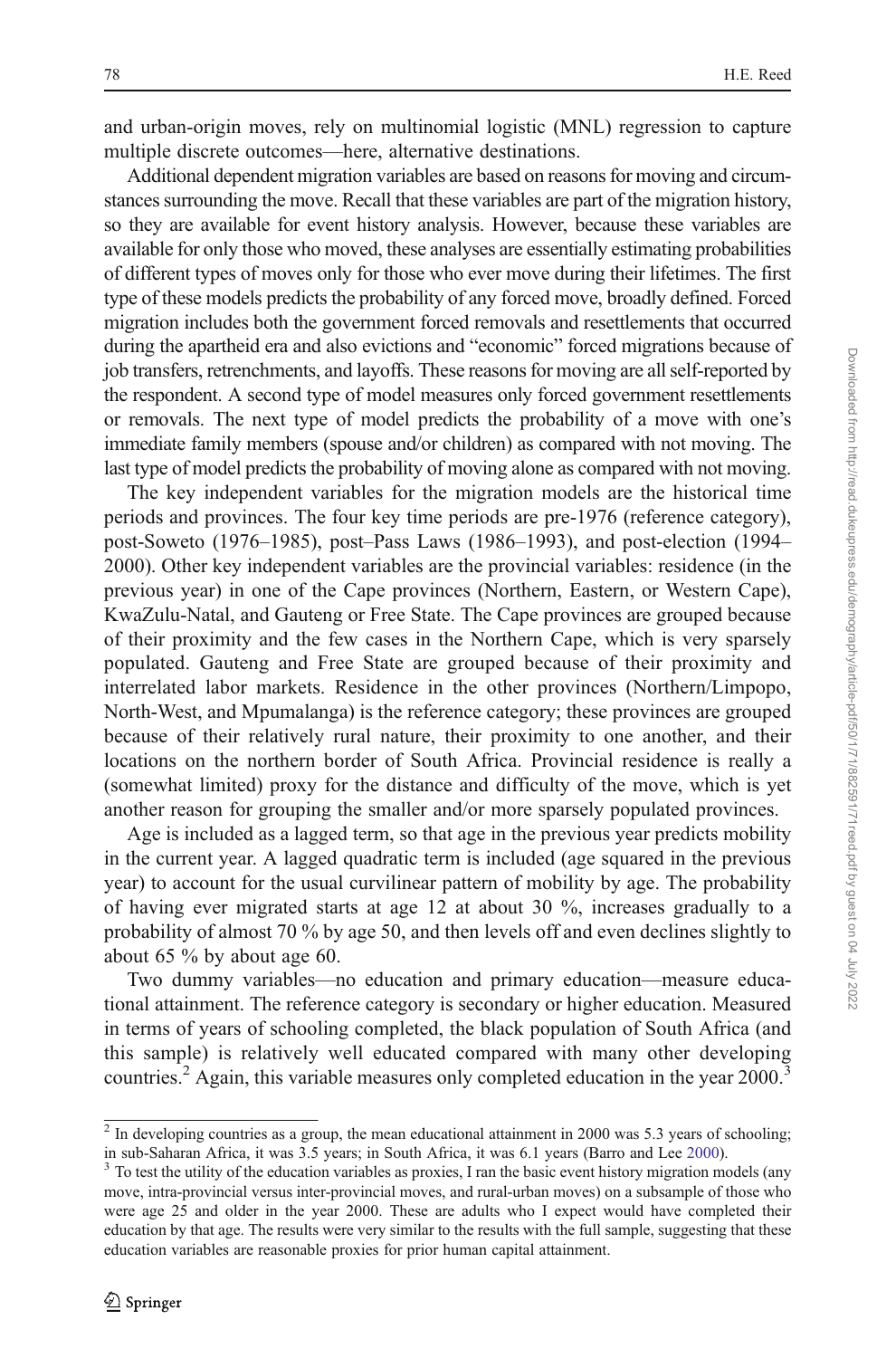Urban residence in the previous year is included in the models for any move as well as inter-provincial and intra-provincial moves. Persons in the sample can contribute observations (in person-years) across different risk sets as they change provinces, urban and rural residences, and so on. The total number of moves in the previous year is also included in all models to explore whether those who previously moved are more likely to move again.

# Results

Characteristics of the Sample: Lifetime Migrants Versus Nonmigrants

Table [1](#page-9-0) shows descriptive characteristics (weighted) of the sample for both migrants (ever moved from birthplace) and nonmigrants (never moved from birthplace). Migration is a common experience among black South Africans. The majority of the total sample—1,413 people, or 63 %—have moved at least once during their lives. There are more women (1,235) than men (998) in the overall sample, but men are only slightly more likely to have moved than women (about 66  $\%$  vs. 61  $\%$ , respectively). Overall, more people were born in rural areas (56 %) than urban areas (44 %) (not shown), and rural-born persons were more likely to have moved during their lifetimes than urban-born persons (77 % vs. 46 %, respectively). Although this seems somewhat counterintuitive because much of the literature about migration suggests that urban residents are more likely to move than rural residents (cf., Montgomery et al. [2003;](#page-24-0) Reed et al. [2010;](#page-24-0) White and Lindstrom [2005\)](#page-24-0), perhaps the particular situation in South Africa explains the lack of urban mobility, especially during the apartheid era. Many black South Africans were forced to live in rural "homelands," and therefore, rural to urban migration increased greatly as the apartheid system crumbled.

## Changing Migration Patterns Through Time

Figure [1](#page-10-0) shows overall, inter-provincial, and intra-provincial migration rates in South Africa from 1955 to 1999, calculated from the moves reported by the SAMHS sample (moves per person-year  $\times$  1,000). (Note that the overall migration rate is equal to the sum of the other two rates.) Particularly since 1968, there has been a clear increase in overall mobility among this sample.

Although intra-provincial mobility has not increased as much or as dramatically as inter-provincial mobility, it still showed a steady increase from close to 0 during the 1950s to a peak of almost 25 moves per person-year  $\times$  1,000 in 1991, to a leveling off around 15 in the late 1990s. The inter-provincial migration rate increased quite rapidly beginning in the late 1960s to a peak of almost 122 in 1991, with some periods of slight decline or adjustment in the mid-1970s and mid-1980s. Although this migration rate declined in 1992, it began to increase again and by 1999, was back up to over 90 moves per person-year  $\times$  1,000. The strong increase in inter-provincial mobility is likely the product of two trends. First, as apartheid laws began to crumble, blacks who were previously forced to either remain in the homelands or to move only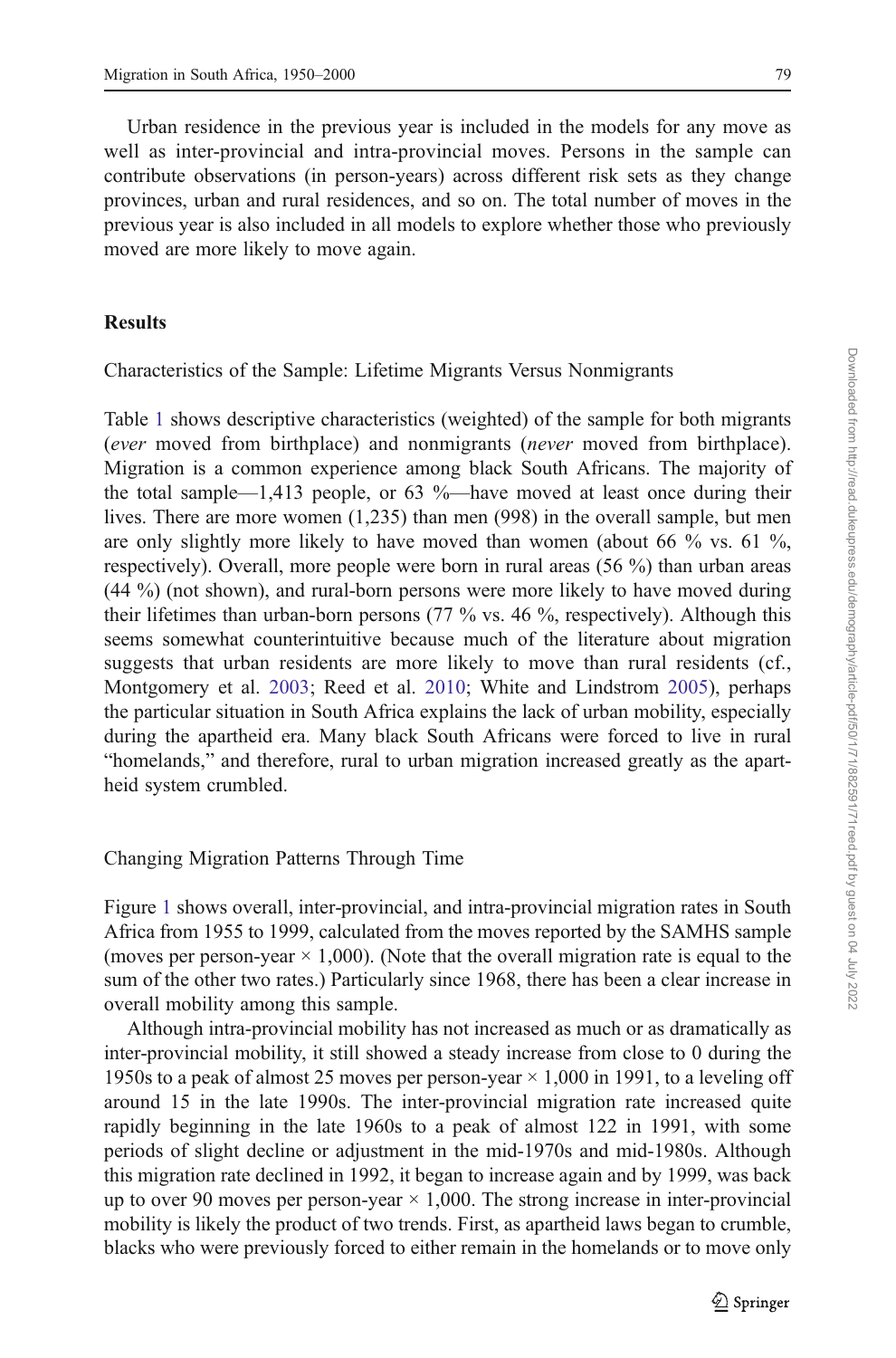|                                     | Migrants (ever<br>moved) |           | Nonmigrants (never<br>moved) |           |
|-------------------------------------|--------------------------|-----------|------------------------------|-----------|
| Characteristic                      | $\boldsymbol{N}$         | % or Mean | $\cal N$                     | % or Mean |
| Total                               | 1,413                    | 63.3      | 820                          | 36.7      |
| Sex                                 |                          |           |                              |           |
| Male                                | 656                      | 65.8      | 342                          | 34.2      |
| Female                              | 757                      | 61.3      | 478                          | 38.7      |
| Age                                 | 1,413                    | 37.4      | 820                          | 33.5      |
| Foreign-born                        | 18                       | 1.3       | N/A                          | N/A       |
| Urban/Rural Birthplace              |                          |           |                              |           |
| Urban                               | 453                      | 46.0      | 531                          | 54.0      |
| Rural                               | 960                      | 76.9      | 288                          | 23.1      |
| Province of Current Residence       |                          |           |                              |           |
| Western Cape                        | 14                       | 84.0      | 3                            | 16.0      |
| Eastern Cape                        | 300                      | 69.9      | 129                          | 30.1      |
| KwaZulu-Natal                       | 281                      | 70.8      | 116                          | 29.2      |
| Mpumalanga                          | 148                      | 58.3      | 106                          | 41.7      |
| Northern                            | 183                      | 70.0      | 77                           | 30.0      |
| North-West                          | 62                       | 59.0      | 43                           | 41.0      |
| Gauteng                             | 119                      | 81.4      | 27                           | 18.6      |
| Free State                          | 306                      | 49.0      | 318                          | 51.0      |
| Relationship to Household Head      |                          |           |                              |           |
| Head                                | 828                      | 71.6      | 329                          | 28.4      |
| Spouse/partner                      | 261                      | 69.5      | 115                          | 30.5      |
| Son/daughter                        | 178                      | 40.7      | 259                          | 59.3      |
| Brother/sister                      | 51                       | 62.8      | 30                           | 37.2      |
| Other relative or nonrelative       | 95                       | 52.5      | 86                           | 47.5      |
| <b>Marital Status</b>               |                          |           |                              |           |
| Never married                       | 585                      | 55.5      | 469                          | 44.5      |
| Married or living with partner      | 629                      | 71.3      | 253                          | 28.7      |
| Separated, divorced, or widowed     | 200                      | 67.2      | 98                           | 32.8      |
| Children Ever Born (only for women) |                          |           |                              |           |
| None                                | 99                       | 46.2      | 115                          | 53.8      |
| One                                 | 128                      | 50.0      | 130                          | 50.0      |
| Two                                 | 170                      | 77.2      | 50                           | 22.8      |
| Three                               | 126                      | 67.5      | 61                           | 32.5      |
| Four                                | 74                       | 63.7      | 42                           | 36.3      |
| Five or more                        | 109                      | 67.8      | 52                           | 32.2      |
| Literate <sup>a</sup>               | 1,248                    | 64.1      | 700                          | 35.9      |
| <b>Educational Attainment</b>       |                          |           |                              |           |
| No schooling                        | 180                      | 65.2      | 96                           | 34.8      |

<span id="page-9-0"></span>Table 1 Descriptive characteristics of the South Africa Migration and Health Survey, 2000 (all adults ages 18+ in the year 2000)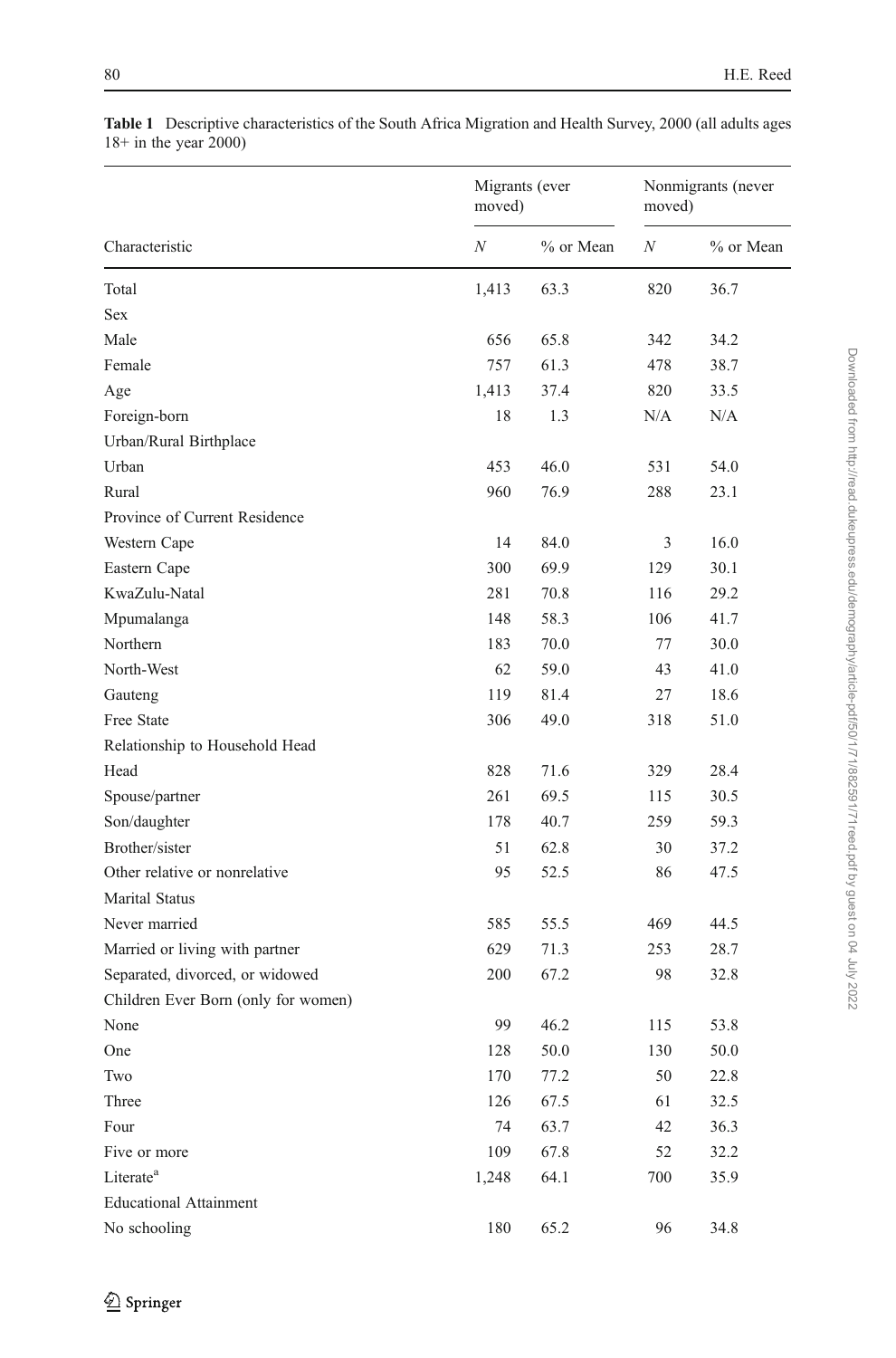#### <span id="page-10-0"></span>Table 1 (continued)

|                                                    | Migrants (ever<br>moved) |             | Nonmigrants (never<br>moved) |             |
|----------------------------------------------------|--------------------------|-------------|------------------------------|-------------|
| Characteristic                                     | N                        | $%$ or Mean | N                            | $%$ or Mean |
| Primary school                                     | 413                      | 60.8        | 266                          | 39.2        |
| Attended secondary school                          | 725                      | 63.1        | 424                          | 36.9        |
| Secondary school diploma                           | 86                       | 77.2        | 26                           | 22.8        |
| Higher degree                                      | 10                       | 54.6        | 8                            | 45.4        |
| Labor Force Status                                 |                          |             |                              |             |
| Unemployed                                         | 511                      | 69.3        | 227                          | 30.7        |
| Employed in informal sector                        | 259                      | 73.8        | 92                           | 26.2        |
| Employed in formal sector                          | 325                      | 70.0        | 140                          | 30.0        |
| Unpaid family worker, homemaker, retired, disabled | 211                      | 58.8        | 147                          | 41.2        |
| Student                                            | 107                      | 33.4        | 214                          | 66.6        |

Note: Values are weighted.

Source: South Africa Migration and Health Survey, 2000.

<sup>a</sup>Literate persons are defined as those who reported being able to read or to read and write.

as a part of highly regulated labor streams to specific places (e.g., mines) were increasingly able to move across provincial boundaries and into other areas that had previously been off-limits. Second, because of increasing urbanization and economic development, migrants have been particularly drawn to major urban areas.



Fig. 1 Historical migration rates in South Africa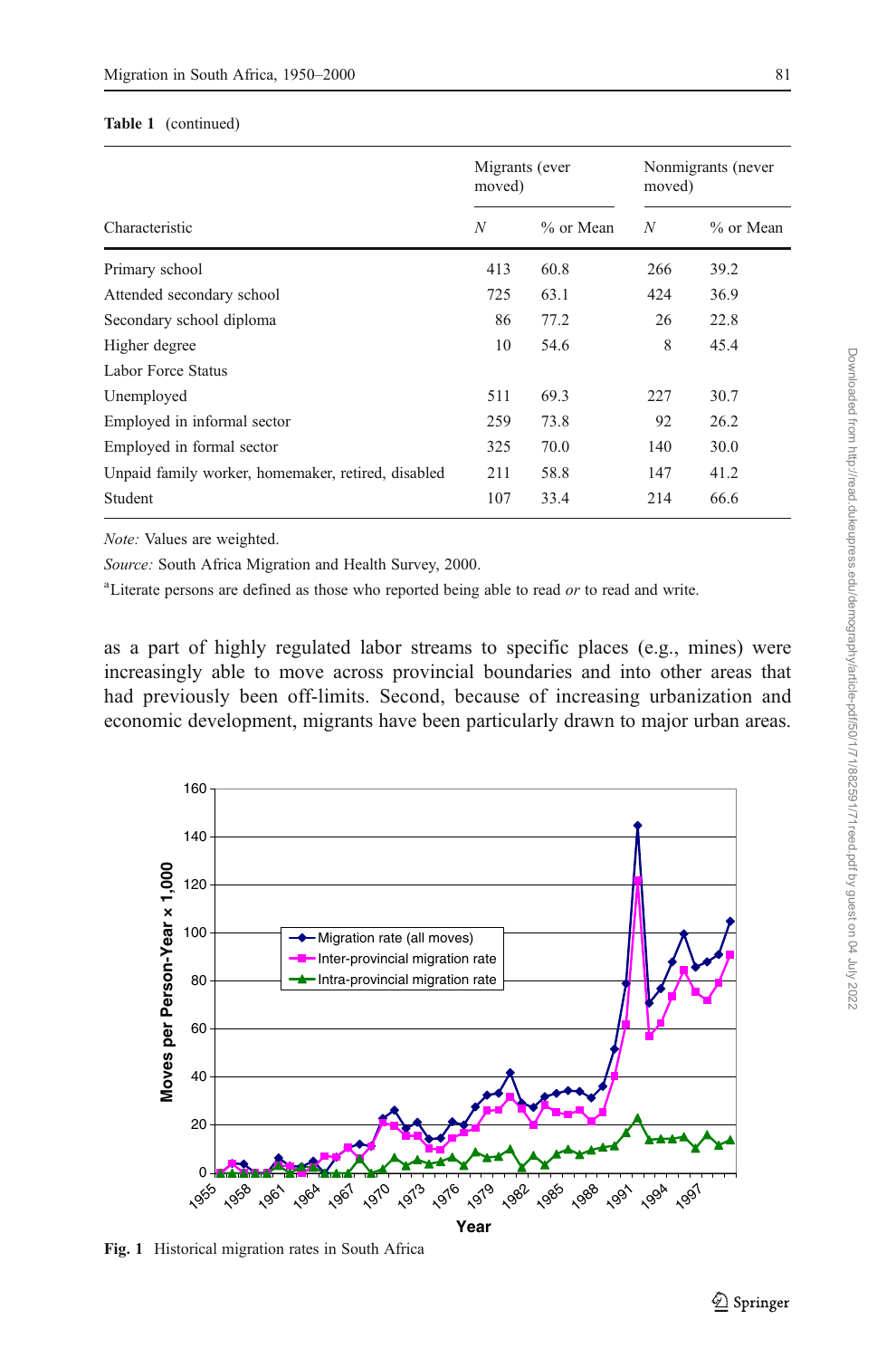It is interesting to note that migration within South Africa by blacks began to increase even before all apartheid laws were repealed in 1991. Although some of the moves in the 1970s and 1980s may have been circular migration between rural areas and mines or factories, or were forced removals of blacks from their homes, these two types of moves cannot account for all the mobility increase (as shown later in the article). Forced migration decreased sharply over time, while moves of individuals with their nuclear families (which can be assumed to be permanent, not circular moves) increased.

The sharp peak of the migration rate in 1992 followed the 1991 repeal of all apartheid laws. However, the increases in migration clearly began in the late 1980s, before the laws officially ended. Some of the peak in 1992 might also be misreporting, with people remembering that the laws ended in 1991, so they reported that they moved in the following year even though they actually moved either slightly before or after 1992. Another sharp increase is apparent following the 1994 election, followed again by some adjustment in the late 1990s.

Figure 2 shows migration rates for four types of moves—rural-rural, rural-urban, urban-rural, and urban-urban—for the four time periods. Although the other three types of moves followed the same relative trajectory as overall migration, rural-rural migration increased only slightly through the post–Pass Laws period and then almost leveled off after 1994. Mobility between rural areas appears to be less common now and accounts for a smaller proportion of overall mobility. This is not surprising because urbanization continues apace in South Africa and as the changing economy concentrates more jobs in urban areas. This pattern is quite different from much of sub-Saharan Africa, however, where movement between rural areas still makes up a large percentage of mobility.



Fig. 2 Rural and urban migration rates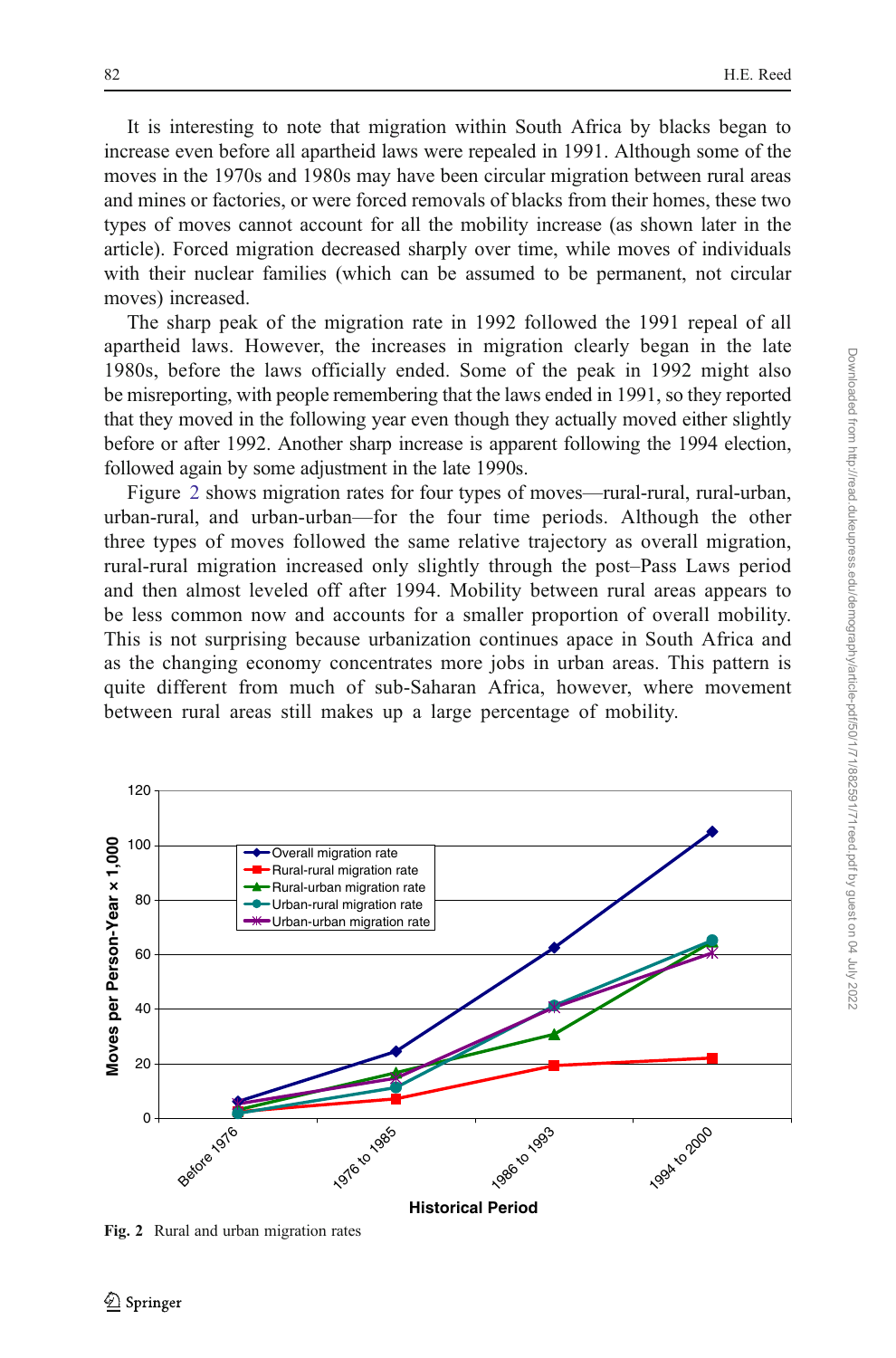## Multivariate Event History Results

# Any Residential Move

Table 2 shows results for three versions of the model predicting any residential move; here, I emphasize the results from Model 3. I limit my discussion to the interpretation of findings related to the hypotheses—the historical period, urban/rural, and provincial variables.

|                                                 | Model 1      |                     | Model 2      |                     | Model 3      |                     |
|-------------------------------------------------|--------------|---------------------|--------------|---------------------|--------------|---------------------|
| Covariate                                       | Coefficient  | Robust<br><b>SE</b> | Coefficient  | Robust<br><b>SE</b> | Coefficient  | Robust<br><b>SE</b> |
| Age <sup>a</sup>                                | $0.3744***$  | 0.0089              | 0.0005       | 0.0094              | $-0.0285**$  | 0.0097              |
| Age Squared <sup>a</sup>                        | $-0.0002$    | 0.0001              | 0.0001       | 0.0001              | $0.0003*$    | 0.0001              |
| Female                                          | $0.2732**$   | 0.0808              | 0.1528*      | 0.0660              | 0.0251       | 0.0615              |
| Married <sup>b</sup>                            | $-0.3558***$ | 0.0667              | $-0.2433***$ | 0.0521              | $-0.1064*$   | 0.0502              |
| Children Ever Born <sup>b</sup>                 | $-0.1795***$ | 0.0250              | $0.1232***$  | 0.0209              | $-0.0455*$   | 0.0205              |
| No Education <sup>b</sup>                       | $-0.8042***$ | 0.1096              | $-0.5763***$ | 0.0913              | $-0.1405$    | 0.0893              |
| Primary Education <sup>b</sup>                  | $-0.1836*$   | 0.0793              | $-0.1075$    | 0.0635              | 0.0209       | 0.0584              |
| Secondary + Education <sup>b</sup> (ref.)       | 0.0000       | 0.0000              | 0.0000       | 0.0000              | 0.0000       | 0.0000              |
| Urban Residence <sup>a</sup>                    |              |                     | $0.5764***$  | 0.0464              | $0.5383***$  | 0.0425              |
| Total Number of Moves <sup>a</sup>              |              |                     | $0.3916***$  | 0.0195              | $0.3332***$  | 0.0161              |
| Pre-1976 $a$ (ref.)                             |              |                     |              |                     | 0.0000       | 0.0000              |
| Post-Soweto $(1976-1985)^{a}$                   |              |                     |              |                     | $0.7737***$  | 0.1205              |
| Post-Pass Laws $(1986-1993)^{a}$                |              |                     |              |                     | 1.3820***    | 0.1176              |
| Post-Election $(1994 - 2000)^{a}$               |              |                     |              |                     | 1.5178***    | 0.1199              |
| Northern, Eastern, or Western Cape <sup>a</sup> |              |                     |              |                     | $0.2980***$  | 0.0772              |
| KwaZulu-Natal <sup>a</sup>                      |              |                     |              |                     | 0.1898*      | 0.0803              |
| Gauteng or Free State <sup>a</sup>              |              |                     |              |                     | $0.2855**$   | 0.0898              |
| Other Provinces <sup>a, c</sup> (ref.)          |              |                     |              |                     | 0.0000       | 0.0000              |
| Constant                                        | $-3.3494***$ | 0.1465              | $-3.2589***$ | 0.1499              | $-4.0806***$ | 0.1934              |
| Person-Years $(N)$                              | 56,683       |                     | 56,683       |                     | 56,683       |                     |
| Wald Chi-Square                                 | 197.93(7)    |                     | 865.07(9)    |                     | 1,040.13(15) |                     |
| Pseudo- $R^2$                                   | .0217        |                     | .0708        |                     | .0925        |                     |
| Log Pseudo-Likelihood                           | $-11,107.88$ |                     | $-10,550.53$ |                     | $-10,304.10$ |                     |

Table 2 Discrete-time binomial logit model of any residential move (vs. no move in a given year)

<sup>a</sup>Lagged by one year.

b Current status, measured in 2000.

<sup>c</sup>Reference category includes Northern (Limpopo), Mpumalanga, and North-West provinces, and countries other than South Africa.

 $*_p$  < .05;  $*_p$  < .01;  $**_p$  < .001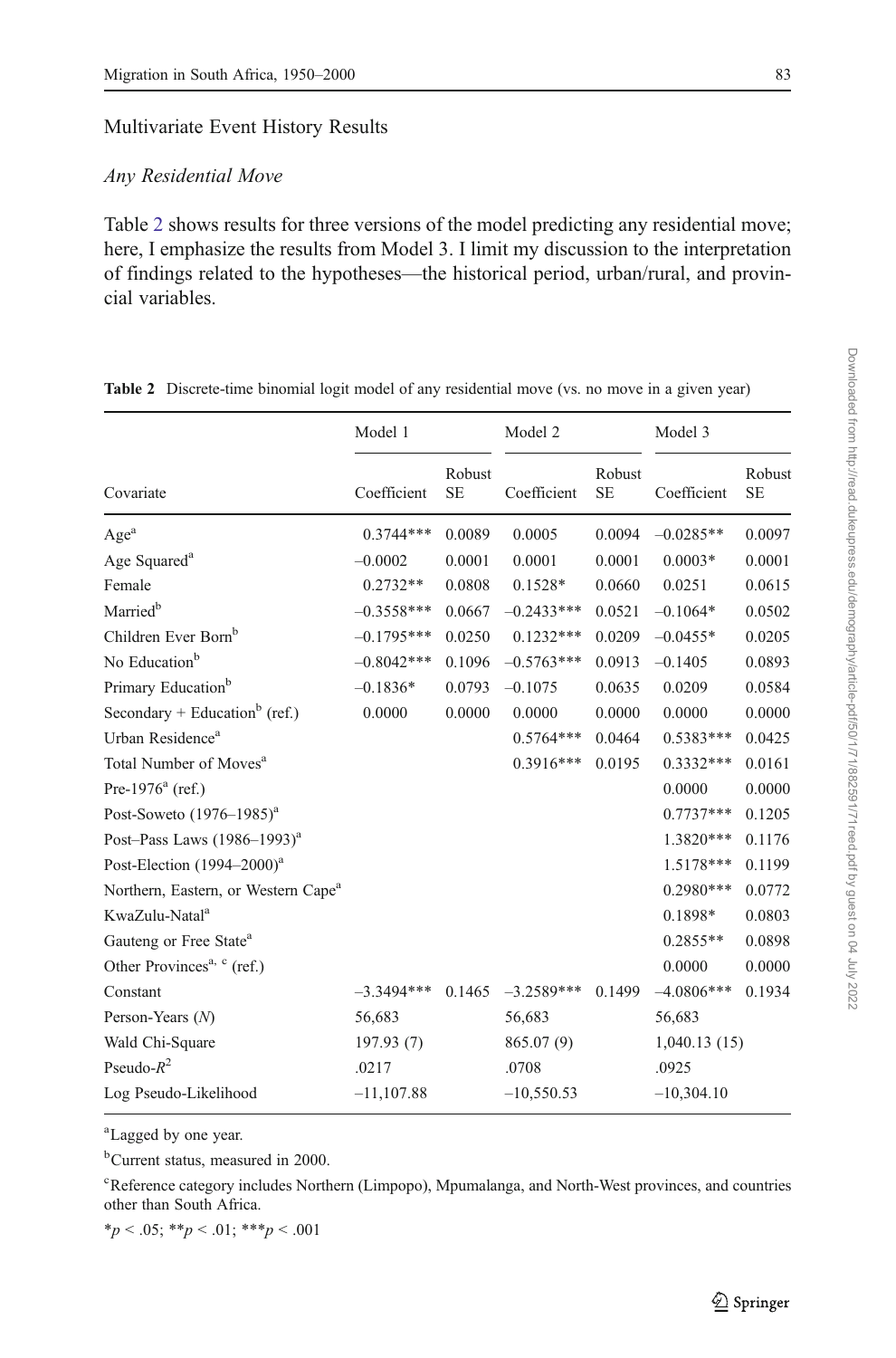Relative to the pre-1976 period, the probability of moving increased substantially and significantly  $(p < .001)$  in each of the subsequent historical periods: after the Soweto uprising (1976–1985; β = 0.77), after the Pass Laws were repealed (1986– 1993;  $β = 1.38$ ), and after the first free election (1994–2000;  $β = 1.52$ ). This is strong evidence that mobility among blacks increased over the three post-1976 time periods and also that mobility began to increase before the official end of apartheid and before democracy was instituted in South Africa in 1994. These strong period effects are found in the majority of the models estimated.

With respect to provincial region of residence, residents of the Cape provinces (Northern, Eastern, or Western Cape), KwaZulu-Natal, and Gauteng/Free State had significantly higher log odds of moving compared to those in the north. Mobility in these southern and central areas of the country is likely higher than in the north because these are highly urbanized and centers of agriculture, industry, and mining. Infrastructure is also better developed in these provinces, which facilitates mobility. The effects of urban residence and total number of moves are both positive and significant.

## Inter-Provincial and Intra-Provincial Moves

Table [3](#page-14-0) presents results for models of intra- and inter-provincial moves. There is no information about the distance between places of residence, but one might assume that intra-provincial moves are shorter distance than inter-provincial moves. (Of course, one can move a long distance within a province, or a short distance across a provincial border.)

The key finding for this model is that urban residents have a significantly higher probability of moving between provinces compared with rural residents. They are not significantly more likely to move within a province, probably because there are only a few major urban centers in South Africa. Thus, someone already living in an urban area in a province is unlikely to move without crossing a provincial border. Previous movers also are significantly more likely to move again, both within a province or across provincial borders.

The probability of intra-provincial moves was significantly higher during the post– Pass Law era and the post-election era than before 1976. The coefficients for interprovincial moves, however, are highly significant (at  $p < .001$ ) and strongly positive for all three post-1976 periods, and the coefficients are much larger than those for the same variables in the model predicting the probability of any residential move. Some of this movement in the 1976–1985 period may have been forced removals by the government, yet forced migration cannot account for all the increase, particularly for inter-provincial moves, because most blacks who were forced to move were relocated within the same province. Although Cape residents are significantly more likely to move within their own province compared to residents of the north, residents of Gauteng or Free State are significantly less likely to move within their province but significantly more likely to move across provinces.

# Moves Between Rural and Urban Areas

Table [4](#page-15-0) gives estimates of the probability of moving for rural residents. As shown in the previous two models, people who have moved before are significantly more likely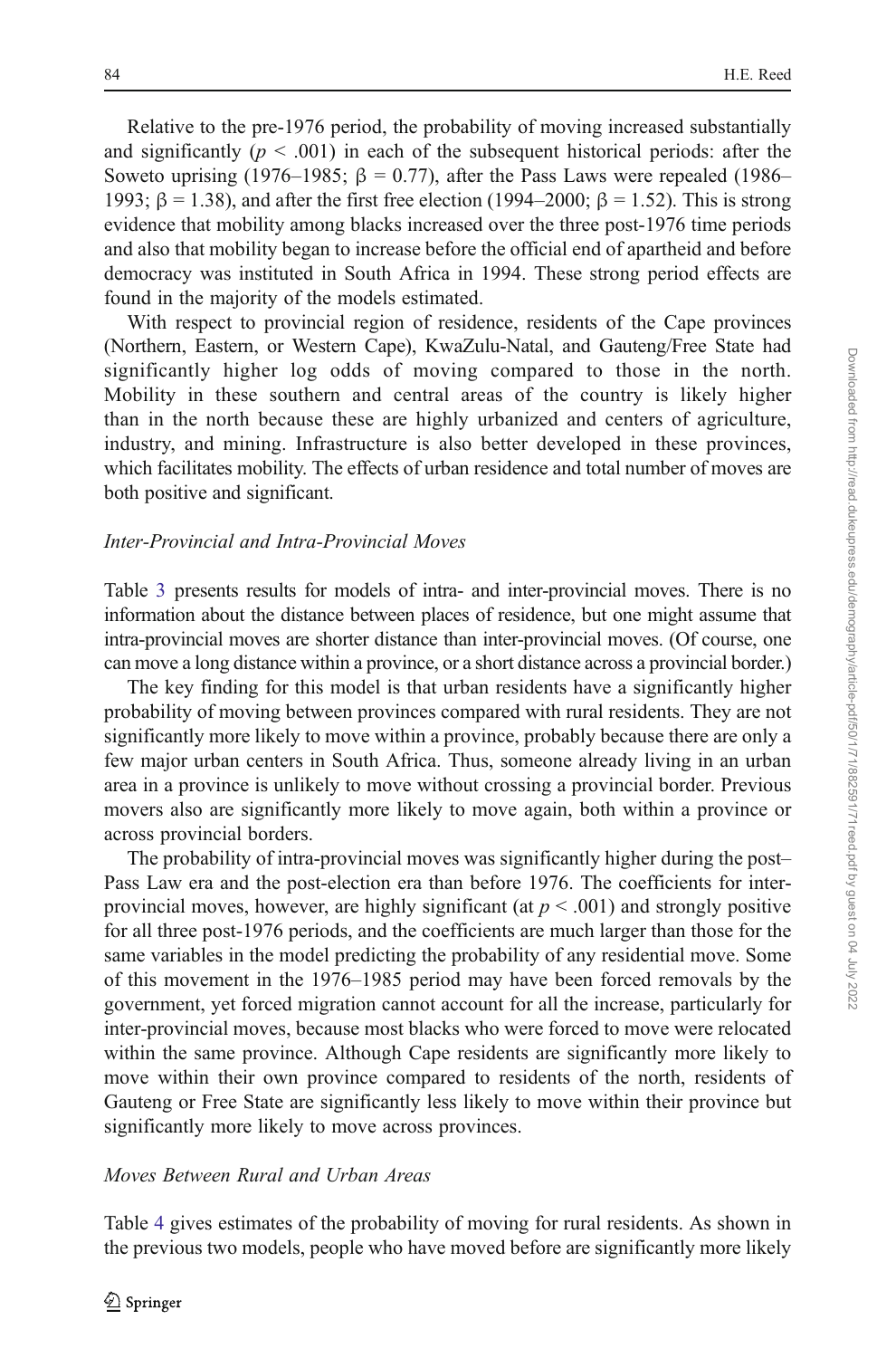|                                                 | Intra-provincial Move |           | Inter-provincial Move |           |  |
|-------------------------------------------------|-----------------------|-----------|-----------------------|-----------|--|
| Covariate                                       | Coefficient           | Robust SE | Coefficient           | Robust SE |  |
| Age <sup>a</sup>                                | $-0.0415*$            | 0.0162    | $-0.0249*$            | 0.0109    |  |
| Age Squared <sup>a</sup>                        | $0.0005**$            | 0.0002    | 0.0002                | 0.0001    |  |
| Female                                          | 0.0621                | 0.1412    | 0.0180                | 0.0709    |  |
| Married <sup>b</sup>                            | $-0.3394**$           | 0.1146    | $-0.0518$             | 0.0582    |  |
| Children Ever Born <sup>b</sup>                 | $-0.0148$             | 0.0424    | $-0.0557*$            | 0.0237    |  |
| No Education <sup>b</sup>                       | $-0.9049***$          | 0.2156    | 0.0209                | 0.1002    |  |
| Primary Education <sup>b</sup>                  | $-0.1523$             | 0.1367    | 0.0674                | 0.0694    |  |
| Secondary + Education <sup>b</sup> (ref.)       | 0.0000                | 0.0000    | 0.0000                | 0.0000    |  |
| Urban Residence <sup>a</sup>                    | 0.1542                | 0.0991    | $0.6201***$           | 0.0475    |  |
| Total Number of Moves <sup>a</sup>              | $0.1732***$           | 0.0387    | $0.3612***$           | 0.0175    |  |
| Pre-1976 $^{a}$ (ref.)                          | 0.0000                | 0.0000    | 0.0000                | 0.0000    |  |
| Post-Soweto $(1976-1985)^{a}$                   | $-0.0627$             | 0.1632    | 1.1174***             | 0.1635    |  |
| Post-Pass Laws (1986-1993) <sup>a</sup>         | $0.5096**$            | 0.1527    | 1.7434***             | 0.1618    |  |
| Post-Election (1994-2000) <sup>a</sup>          | $0.4072*$             | 0.1741    | $1.9263***$           | 0.1630    |  |
| Northern, Eastern, or Western Cape <sup>a</sup> | $1.1721***$           | 0.1459    | 0.0485                | 0.0807    |  |
| KwaZulu-Natal <sup>a</sup>                      | 0.2130                | 0.1683    | $0.1760*$             | 0.0810    |  |
| Gauteng or Free State <sup>a</sup>              | $-0.5065*$            | 0.2402    | $0.3527***$           | 0.0894    |  |
| Other Provinces <sup>a, c</sup> (ref.)          | 0.0000                | 0.0000    | 0.0000                | 0.0000    |  |
| Constant                                        | $-4.6447***$          | 0.3459    | $-4.7175***$          | 0.2116    |  |
| Person-Years $(N)$                              | 56,683                |           |                       |           |  |
| Wald Chi-Square                                 | 1,335.21 (30)         |           |                       |           |  |
| Pseudo- $R^2$                                   | .096                  |           |                       |           |  |
| Log Pseudo-Likelihood                           | $-11,460.47$          |           |                       |           |  |

<span id="page-14-0"></span>Table 3 Discrete-time multinomial logit model of intra-provincial or inter-provincial moves (vs. no move in a given year)

<sup>a</sup>Lagged by one year.

b Current status, measured in 2000.

<sup>c</sup>Reference category includes Northern (Limpopo), Mpumalanga, and North-West provinces, and countries other than South Africa.

 $*_p$  < .05;  $*_p$  < .01;  $**_p$  < .001

to move again, both between rural areas and from rural to urban areas. Moreover, the probability of both types of moves increased significantly in each subsequent time period compared with the period before 1976. Rural residents of the Cape provinces, KwaZulu-Natal, and Gauteng or Free State are all significantly less likely to move to another rural area compared with residents of the north. However, rural residents of these same three areas are more likely to move to urban areas (not statistically significant for Gauteng/Free State). Rural-rural migration streams are probably more common in the northern areas of South Africa where agriculture (and some safari tourism) dominates the economy, and urban areas are smaller and fewer.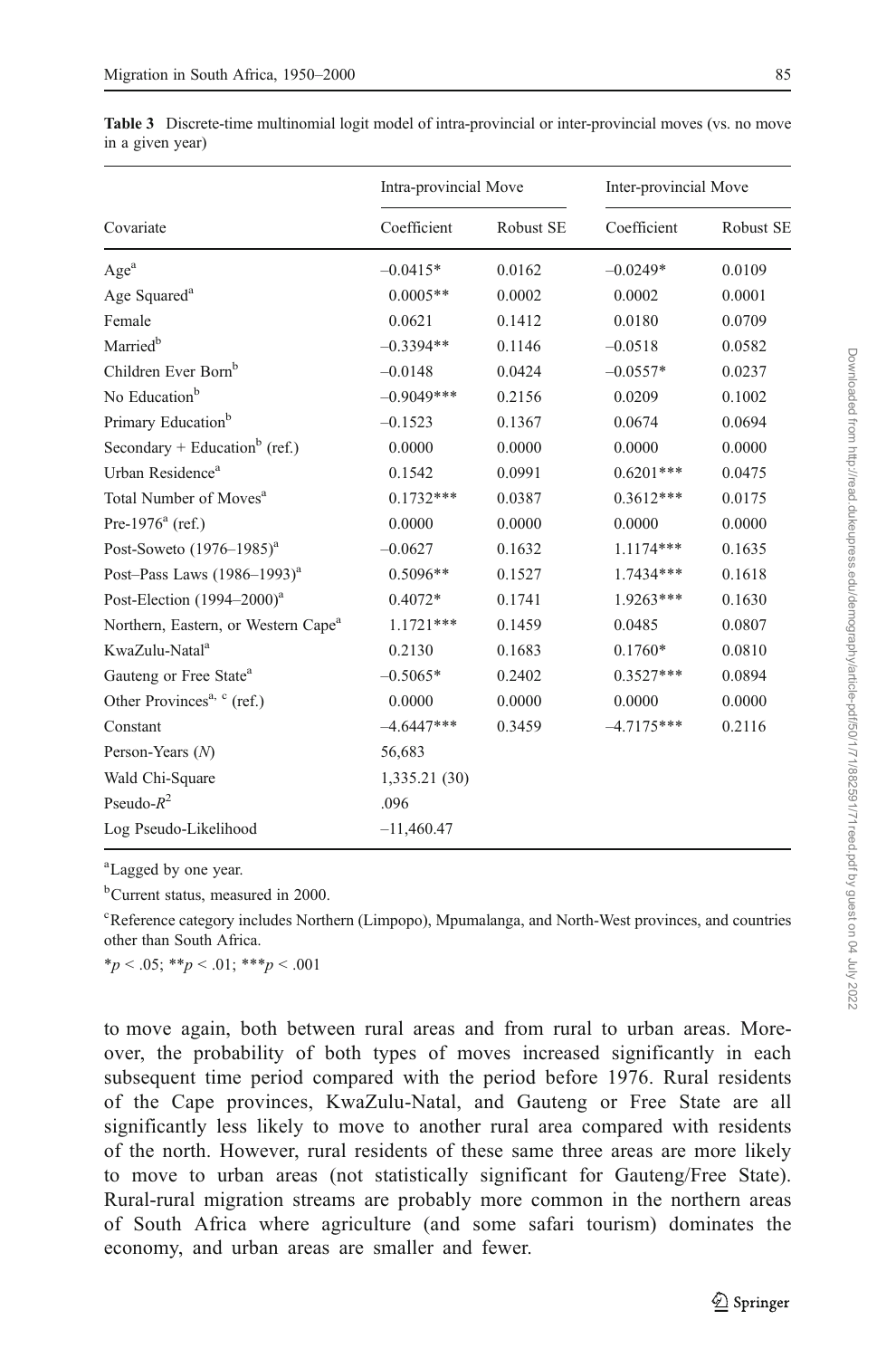|                                                 | Rural-Rural Move |           | Rural-Urban Move |           |  |
|-------------------------------------------------|------------------|-----------|------------------|-----------|--|
| Covariate                                       | Coefficient      | Robust SE | Coefficient      | Robust SE |  |
| $\mathbf{Age}^{\rm a}$                          | 0.0002           | 0.0230    | $-0.0156$        | 0.0122    |  |
| Age Squared <sup>a</sup>                        | $-0.0001$        | 0.0003    | 0.0002           | 0.0002    |  |
| Female                                          | $-0.3154$        | 0.1683    | 0.0691           | 0.0974    |  |
| Married <sup>b</sup>                            | $-0.3181*$       | 0.1371    | $-0.1793*$       | 0.0744    |  |
| Children Ever Born <sup>b</sup>                 | $-0.0424$        | 0.0547    | $-0.0609*$       | 0.0288    |  |
| No Education <sup>b</sup>                       | $-0.5140*$       | 0.2074    | $-0.2137$        | 0.1255    |  |
| Primary Education <sup>b</sup>                  | $-0.2315$        | 0.1485    | $-0.0887$        | 0.0871    |  |
| Secondary + Education <sup>b</sup> (ref.)       | 0.0000           | 0.0000    | 0.0000           | 0.0000    |  |
| Total Number of Moves <sup>a</sup>              | $0.3404***$      | 0.0340    | $0.1110**$       | 0.0349    |  |
| Pre-1976 $^{a}$ (ref.)                          | 0.0000           | 0.0000    | 0.0000           | 0.0000    |  |
| Post-Soweto $(1976-1985)^{a}$                   | $0.7761**$       | 0.2918    | 1.0918***        | 0.1916    |  |
| Post-Pass Laws $(1986-1993)^{a}$                | 1.2932***        | 0.2940    | $1.6533***$      | 0.1877    |  |
| Post-Election $(1994-2000)^{a}$                 | 1.1937***        | 0.3025    | 1.8264***        | 0.1945    |  |
| Northern, Eastern, or Western Cape <sup>a</sup> | $-0.2947*$       | 0.1500    | 1.3840***        | 0.1693    |  |
| KwaZulu-Natal <sup>a</sup>                      | $-0.2924*$       | 0.1360    | 1.2488***        | 0.1707    |  |
| Gauteng or Free State <sup>a</sup>              | $-1.3654***$     | 0.2833    | 0.1253           | 0.2256    |  |
| Other Provinces <sup>a, c</sup> (ref.)          | 0.0000           | 0.0000    | 0.0000           | 0.0000    |  |
| Constant                                        | $-4.4681***$     | 0.4820    | $-5.7490***$     | 0.3209    |  |
| Person-Years $(N)$                              | 33.939           |           |                  |           |  |
| Wald Chi-Square                                 | 684.05 (28)      |           |                  |           |  |
| Pseudo- $R^2$                                   | .0767            |           |                  |           |  |
| Log Pseudo-Likelihood                           | $-6,049.98$      |           |                  |           |  |

<span id="page-15-0"></span>Table 4 Discrete-time multinomial logit model of rural-rural or rural-urban moves (vs. no move in a given year)

a Lagged by one year.

b Current status, measured in 2000.

<sup>c</sup>Reference category includes Northern (Limpopo), Mpumalanga, and North-West provinces, and countries other than South Africa.

 $*_p$  < .05;  $*_p$  < .01;  $**_p$  < .001

The results for urban-origin residents (see Table [5\)](#page-16-0) are similar. As in the earlier models, previous movers who live in urban areas are significantly more likely to move again, and there are significant and strong positive increases in the probability of both types of moves over the three later historical periods compared with the period before 1976. The ending of apartheid may have allowed people who were living in urban areas (many illegally or on limited labor contracts) to move to new urban destinations, or to return home to rural areas (because of unemployment, ill health or retirement), but more research is needed to understand these flows.

Finally, there are also strong provincial effects. Those who live in the Cape provinces and KwaZulu-Natal are significantly less likely to move to a rural area Downloaded from http://read.dukeupress.edu/demography/article-pdf/50/1/71/882591/71reed.pdf by guest on 04 July 2022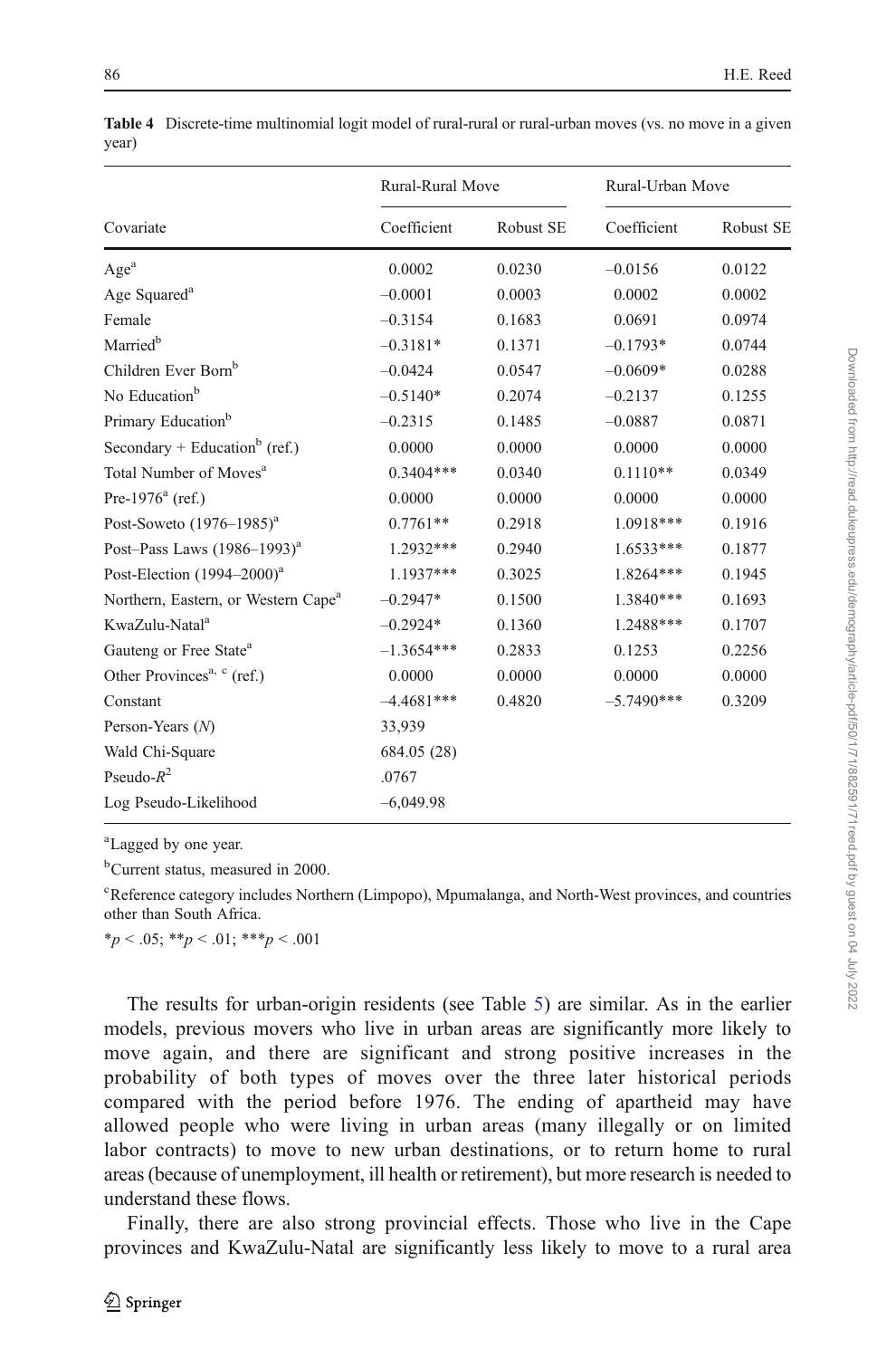|                                                 | Urban-Rural Move |           | Urban-Urban Move |           |  |
|-------------------------------------------------|------------------|-----------|------------------|-----------|--|
| Covariate                                       | Coefficient      | Robust SE | Coefficient      | Robust SE |  |
| Age <sup>a</sup>                                | $-0.0423**$      | 0.0154    | $-0.0216$        | 0.0190    |  |
| Age Squared <sup>a</sup>                        | 0.0004           | 0.0002    | 0.0002           | 0.0003    |  |
| Female                                          | $-0.0612$        | 0.1344    | 0.1780           | 0.1178    |  |
| Married <sup>b</sup>                            | $-0.0461$        | 0.1111    | 0.1107           | 0.0981    |  |
| Children Ever Born <sup>b</sup>                 | 0.0391           | 0.0474    | $-0.0318$        | 0.0405    |  |
| No Education <sup>b</sup>                       | 0.2211           | 0.2110    | 0.0055           | 0.1796    |  |
| Primary Education <sup>b</sup>                  | $0.3366*$        | 0.1415    | 0.1253           | 0.1223    |  |
| Secondary + Education <sup>b</sup> (ref.)       | 0.0000           | 0.0000    | 0.0000           | 0.0000    |  |
| Total Number of Moves <sup>a</sup>              | $0.5138***$      | 0.0456    | $0.3605***$      | 0.0347    |  |
| Pre-1976 $^{a}$ (ref.)                          | 0.0000           | 0.0000    | 0.0000           | 0.0000    |  |
| Post-Soweto $(1976-1985)^{a}$                   | $0.9611***$      | 0.2235    | 1.0126**         | 0.3118    |  |
| Post-Pass Laws $(1986-1993)^{a}$                | 1.5917***        | 0.2258    | 1.8482***        | 0.3158    |  |
| Post-Election $(1994-2000)^{a}$                 | 1.7991***        | 0.2392    | $2.0652***$      | 0.3201    |  |
| Northern, Eastern, or Western Cape <sup>a</sup> | $-0.5348**$      | 0.1655    | $0.7139***$      | 0.1645    |  |
| KwaZulu-Natal <sup>a</sup>                      | $-0.5423***$     | 0.1528    | $0.5584***$      | 0.1588    |  |
| Gauteng or Free State <sup>a</sup>              | 0.2729           | 0.1399    | $0.7596***$      | 0.1655    |  |
| Other Provinces <sup>a, c</sup> (ref.)          | 0.0000           | 0.0000    | 0.0000           | 0.0000    |  |
| Constant                                        | $-4.1311***$     | 0.3114    | $-5.3136***$     | 0.3942    |  |
| Person-Years $(N)$                              | 20,435           |           |                  |           |  |
| Wald Chi-Square                                 | 438.83 (28)      |           |                  |           |  |
| Pseudo- $R^2$                                   | .1002            |           |                  |           |  |
| Log Pseudo-Likelihood                           | $-5,686.41$      |           |                  |           |  |

<span id="page-16-0"></span>Table 5 Discrete-time multinomial logit model of urban-rural or urban-urban moves (vs. no move in a given year)

a Lagged by one year.

b Current status, measured in 2000.

<sup>c</sup>Reference category includes Northern (Limpopo), Mpumalanga, and North-West provinces, and countries other than South Africa.

 $*_p$  < .05;  $*_p$  < .01;  $**_p$  < .001

but are significantly more likely to move to another urban area. There is no significant effect of living in Gauteng or Free State provinces on urban-rural mobility, but there is a strongly positive and significant effect on urban-urban migration.

# Special Types of Migration

Of particular interest to this study are types of migration, such as forced migration.<sup>4</sup> Other analyses examined the percentage of all moves that are displacement and

<sup>&</sup>lt;sup>4</sup> Here, "displacement" refers to economic dislocation resulting from layoffs or retrenchment, job transfers, and evictions. "Resettlement," however, refers to forced removals and involuntary government resettlements, as well as more traditional forced migration because of violence, conflict, or disaster.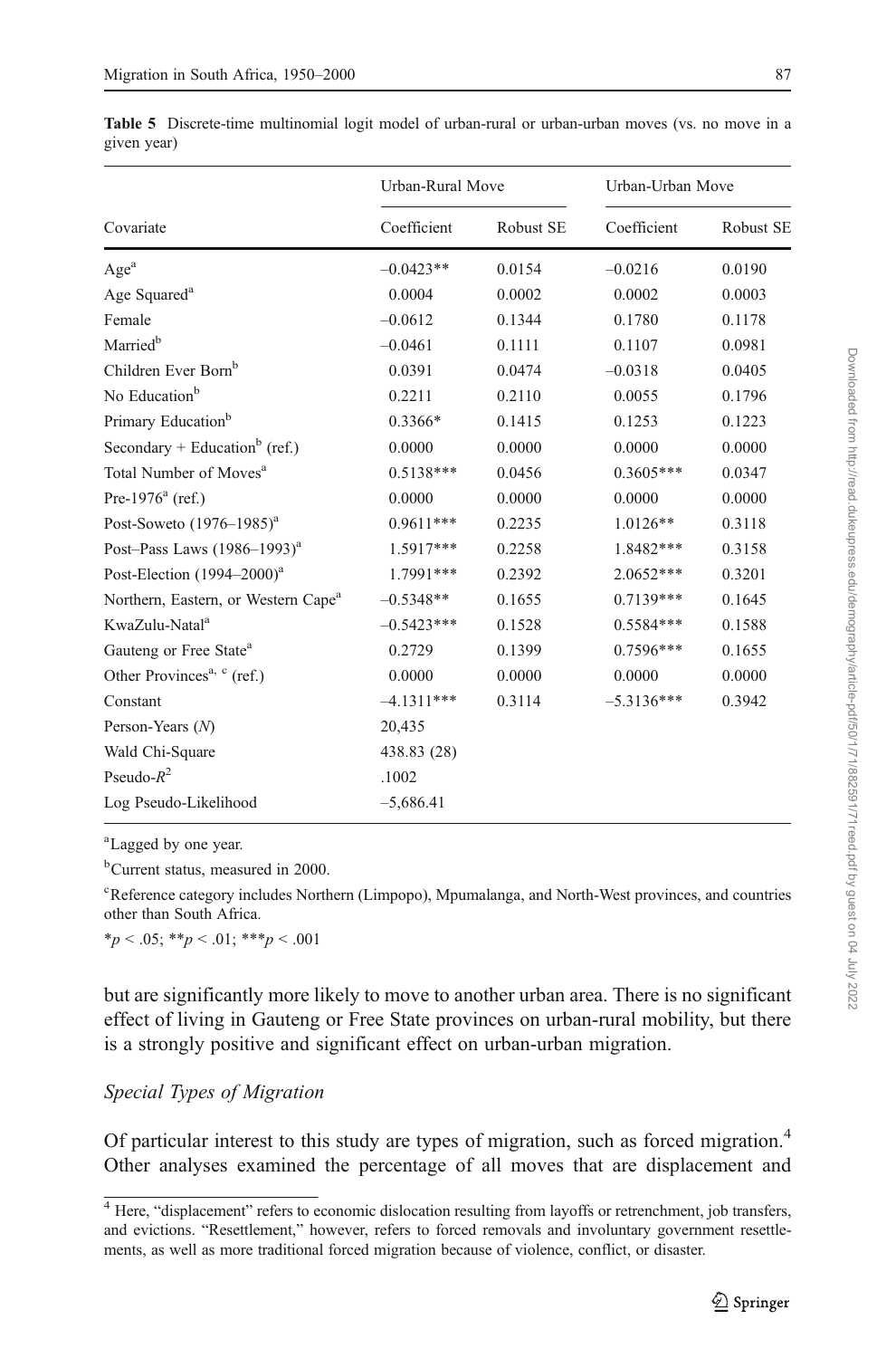resettlement over time, as reported by respondents (see Fig. 3). Forced migration as a percentage of all moves declined over the four time periods, from 28 % before 1976 to 19 % after 1994. Not surprisingly, the majority of this decline is due to a decline in resettlement, which dropped from 12 % of total migration before 1976 to a mere 3 % of the total in the post-election period. Displacement has not declined as a percentage of all moves, however, but remained relatively steady at around one-sixth of all moves in each of the four time periods. Thus, although violent upheavals and forced removals (common under the apartheid government) have become rare, black South Africans in 2000 were still suffering economic dislocation at the same rates that they did during apartheid.

One can assume that a family move was likely a permanent move, so family and solo moves tell us a bit about temporary versus permanent migration. The rates for family and solo moves, both overall and for men and women separately, are shown over the four time periods in Fig. [4](#page-18-0). The solid lines are family migration, and the dashed lines are solo migration. Family migration increased over the four periods, from a rate of less than 5 moves per person-year  $\times$  1,000 before 1976 to almost 25 after 1994. This is expected: moving with one's family was difficult and generally illegal for blacks under apartheid. Yet women have a higher family migration rate than men in every period except for a brief anomaly during the post–Pass Laws era, and women move with family at a rate three times that of men in the post-election period (30 compared with 10). The increase in family migration for men came after the Pass Laws were repealed in 1986, but after 1994, their rate declined slightly.

The solo migration rates, on the other hand, show almost the opposite trend. Although the overall solo migration rate also increased steadily over the four time periods, from less than 5 to about 25 by the post-election era, rates for men and



Fig. 3 Forced migration: Displacement and resettlement over time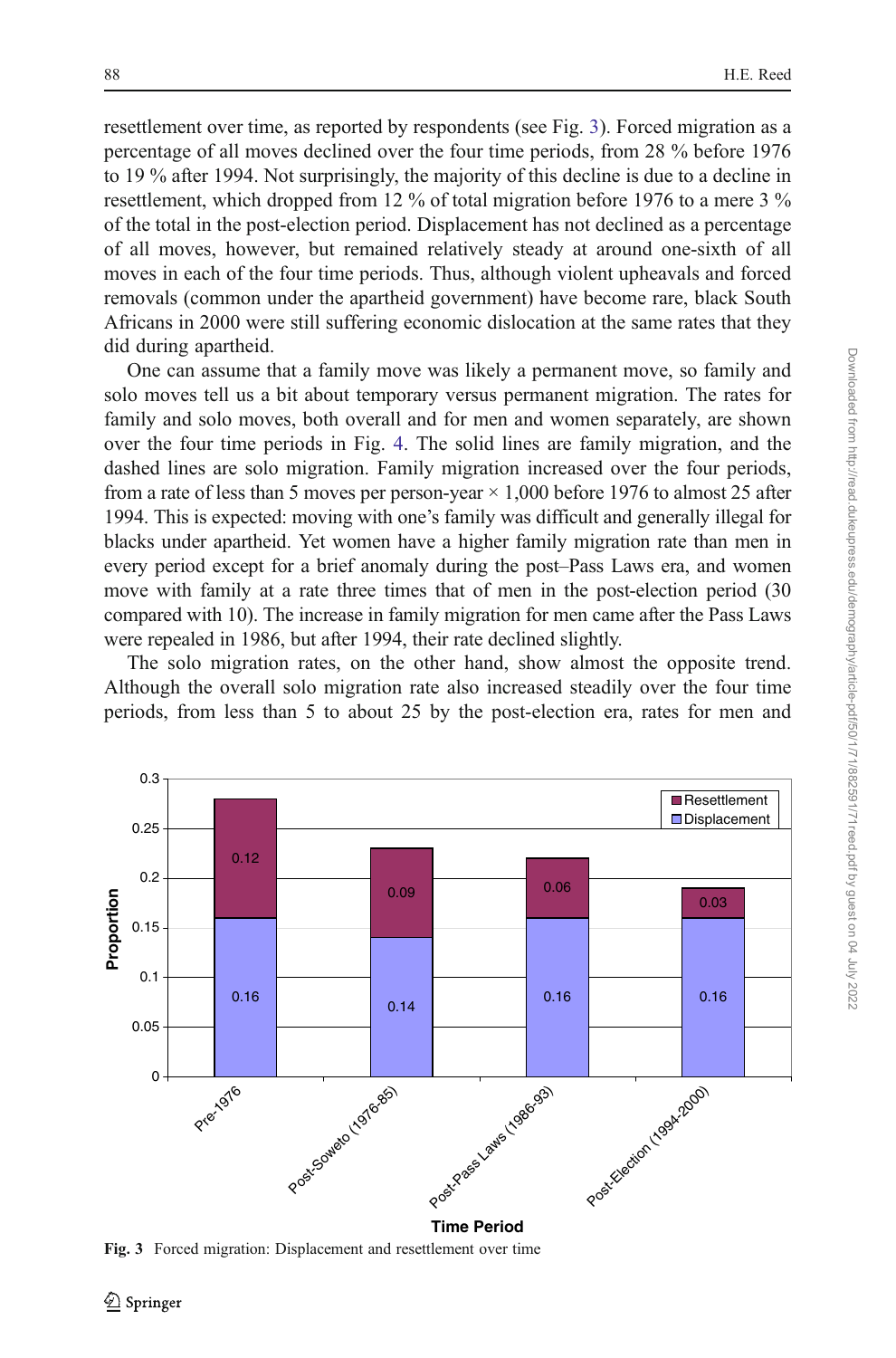<span id="page-18-0"></span>

Fig. 4 Family and alone migration rates, by sex

women again diverge. The rate of men moving alone increased sharply (fivefold) after the Pass Laws were repealed in 1986, and reached a high of almost 45 after 1994. Meanwhile, women's solo migration rate increased only very slightly after 1986 and leveled off thereafter at less than 15. This suggests that the ending of apartheid, starting with the repealing of the Pass Laws in 1986, opened a floodgate of men's labor migration that had previously been stifled. Note, however, that this could also be due to labor market shifts; mining recruitment began to decline in the 1980s, so more men were going in search of employment elsewhere, particularly to urban areas. There is little evidence here, however, of women moving alone at high rates, and it seems that women who did move primarily moved with their families. This suggests that women were not entering the labor market in large numbers, which is what one might expect to see if it were economic changes driving these migratory shifts.

Turning now to Table [6,](#page-19-0) one can compare the factors affecting the probability of being displaced (including economic displacement), being resettled or forcibly removed, moving with one's immediate family members, and moving alone. Urban residence in the previous year has a negative effect on the odds of any of the four types of moves, although this is significant only for moving alone (β = -0.6,  $p$  < .001). Thus, rural residents are very likely to move alone, which probably entails moving to an urban area for work and sending remittances back to their families. Interestingly, the odds of moving with family and solo moves diverge over time. The log odds of moving with one's family are higher in each period after 1976 and increase from 0.21 ( $p < .05$ ) in the post-Soweto period to 0.61 ( $p < .001$ ) after 1994. Meanwhile, the log odds of moving alone are lower in each period after 1976 and decline from  $-0.18$  ( $p < .05$ ) in the post-Soweto period to  $-1.09$  ( $p < .001$ ) in the post-election period. This suggests that the ending of apartheid allowed black families to move together when they previously could not, but also indicates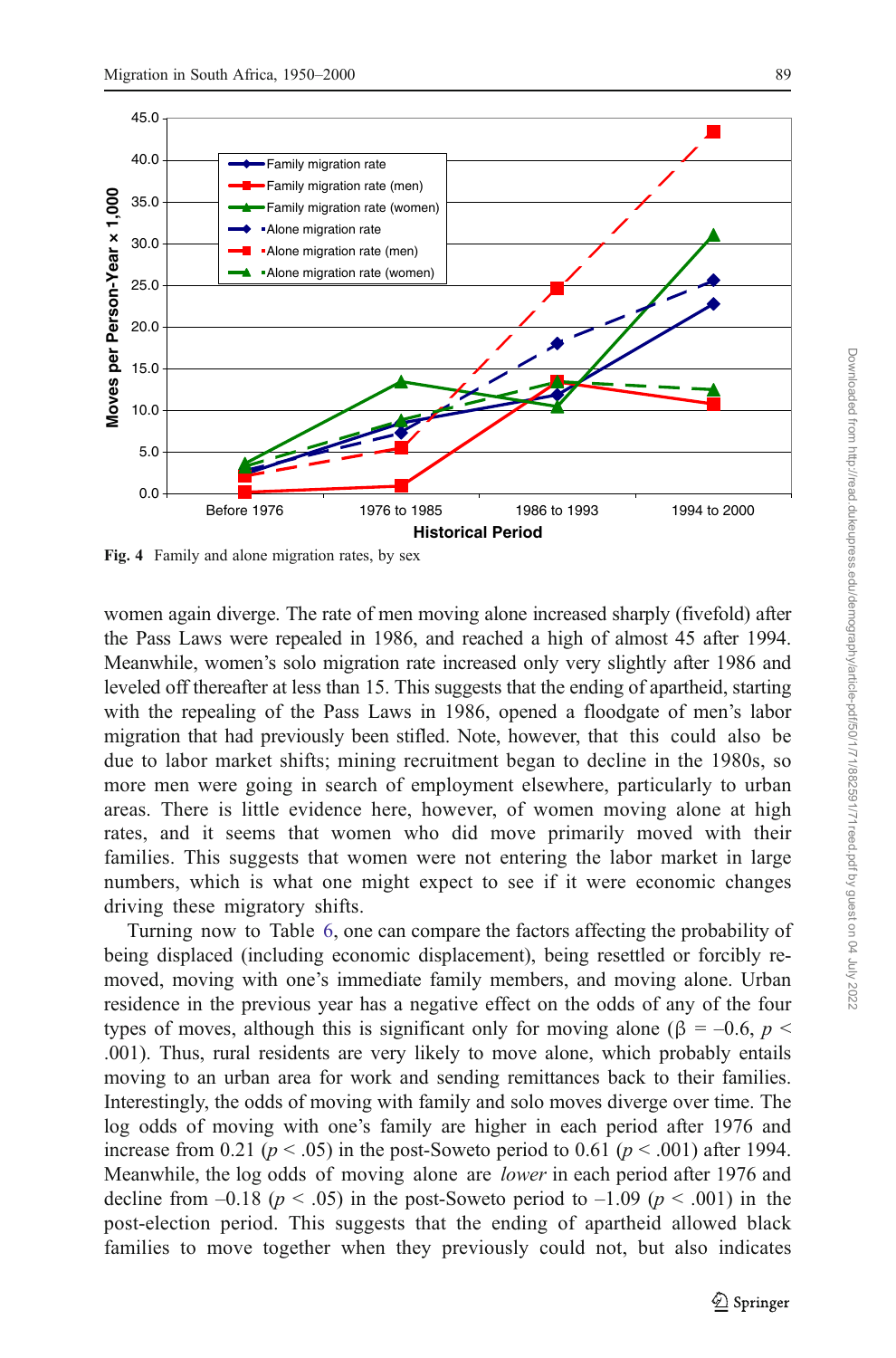|                                                                | Displacement<br>(including economic<br>dislocation) |                     | Resettlement or<br>Forced Removal |                     | Move With Family |                     | Move Alone   |                     |
|----------------------------------------------------------------|-----------------------------------------------------|---------------------|-----------------------------------|---------------------|------------------|---------------------|--------------|---------------------|
| Covariate                                                      | Coefficient                                         | Robust<br><b>SE</b> | Coefficient                       | Robust<br><b>SE</b> | Coefficient      | Robust<br><b>SE</b> | Coefficient  | Robust<br><b>SE</b> |
| $\rm{Age}^a$                                                   | $0.1580***$                                         | 0.0207              | $0.1249**$                        | 0.0360              | $0.0942***$      | 0.0111              | $-0.0442***$ | 0.0088              |
| Age Squared <sup>a</sup>                                       | $-0.0015***$                                        | 0.0003              | $-0.0010*$                        | 0.0005              | $-0.0009***$     | 0.0001              | $0.0004**$   | 0.0001              |
| Female                                                         | $-0.4541*$                                          | 0.2236              | 0.3626                            | 0.3229              | $0.3622*$        | 0.1602              | $-0.4189**$  | 0.1228              |
| Married <sup>b</sup>                                           | 0.0598                                              | 0.1732              | $-0.0361$                         | 0.2640              | $0.3859**$       | 0.1182              | 0.0992       | 0.0937              |
| Children Ever Born <sup>b</sup>                                | $-0.1639*$                                          | 0.0694              | $-0.0750$                         | 0.0913              | $0.1338**$       | 0.0464              | $-0.0492$    | 0.0383              |
| No Education <sup>b</sup>                                      | $-0.0344$                                           | 0.2449              | $-1.0919*$                        | 0.4446              | $-0.2862$        | 0.1849              | $-0.1451$    | 0.1511              |
| Primary Education <sup>b</sup>                                 | $-0.2944$                                           | 0.2024              | $-0.5178$                         | 0.3359              | $-0.1220$        | 0.1385              | $-0.1044$    | 0.1147              |
| Secondary +<br>Education <sup>b</sup> (ref.)                   | 0.0000                                              | 0.0000              | 0.0000                            | 0.0000              | 0.0000           | 0.0000              | 0.0000       | 0.0000              |
| Urban Residence <sup>a</sup>                                   | $-0.2828$                                           | 0.1801              | $-0.2782$                         | 0.2767              | $-0.2014$        | 0.1178              | $-0.6017***$ | 0.0986              |
| Total Number of<br>Moves <sup>a</sup>                          | 0.0714                                              | 0.0523              | 0.0970                            | 0.0796              | 0.0378           | 0.0397              | $-0.0216$    | 0.0386              |
| Pre-1976 $a$ (ref.)                                            | 0.0000                                              | 0.0000              | 0.0000                            | 0.0000              | 0.0000           | 0.0000              | 0.0000       | 0.0000              |
| Post-Soweto<br>$(1976 - 1985)^a$                               | 0.0703                                              | 0.1392              | 0.2327                            | 0.2281              | $0.2120*$        | 0.1025              | $-0.1812*$   | 0.0727              |
| Post-Pass Laws<br>$(1986 - 1993)^{a}$                          | 0.0443                                              | 0.1760              | 0.0180                            | 0.2712              | $0.3885**$       | 0.1275              | $-0.4886***$ | 0.0938              |
| Post-Election<br>$(1994 - 2000)^a$                             | 0.0735                                              | 0.2074              | $-0.0919$                         | 0.3166              | $0.6102***$      | 0.1489              | $-1.0888***$ | 0.1139              |
| Northern, Eastern, or $-0.7458**$<br>Western Cape <sup>a</sup> |                                                     | 0.2489              | $-0.5247$                         | 0.4221              | $-0.6980***$     | 0.1496              | $0.3575**$   | 0.1166              |
| KwaZulu-Natal <sup>a</sup>                                     | $-0.9704***$                                        | 0.1920              | $-0.3002$                         | 0.2851              | $-0.9615***$     | 0.1537              | $-0.3913**$  | 0.1168              |
| Gauteng or Free<br>State <sup>a</sup>                          | $0.4954*$                                           | 0.2170              | $-0.5583$                         | 0.4206              | $-0.2037$        | 0.1739              | $0.7370***$  | 0.1369              |
| Other Provinces <sup>a, c</sup><br>(ref.)                      | 0.0000                                              | 0.0000              | 0.0000                            | 0.0000              | 0.0000           | 0.0000              | 0.0000       | 0.0000              |
| Constant                                                       | $-4.7786***$                                        | 0.3668              | $-5.6555***$                      | 0.5841              | $-3.7334***$     | 0.1994              | $1.0361***$  | 0.1386              |
| Person-Years $(N)$                                             | 56,683                                              |                     | 56,683                            |                     | 56,683           |                     | 56,683       |                     |
| Wald Chi-Square                                                | 429.66 (15)                                         |                     | 139.02 (15)                       |                     | 688.65 (15)      |                     | 909.44 (15)  |                     |
| Pseudo- $R^2$                                                  | .1213                                               |                     | .0626                             |                     | .103             |                     | .0852        |                     |
| Log Pseudo-<br>Likelihood                                      | $-13,847.37$                                        |                     | $-7,014.20$                       |                     | $-23,965.75$     |                     | $-33,657.68$ |                     |

<span id="page-19-0"></span>Table 6 Discrete-time binomial logit model of four different types of moves (vs. no move in a given year) for migrants only

a Lagged by one year.

b Current status, measured in 2000.

<sup>c</sup>Reference category includes Northern (Limpopo), Mpumalanga, and North-West provinces, and countries other than South Africa.

 $*_{p} < .05; **_{p} < .01; **_{p} < .001$ 

that families were moving together even before the official end of apartheid, in desperation and in violation of the law.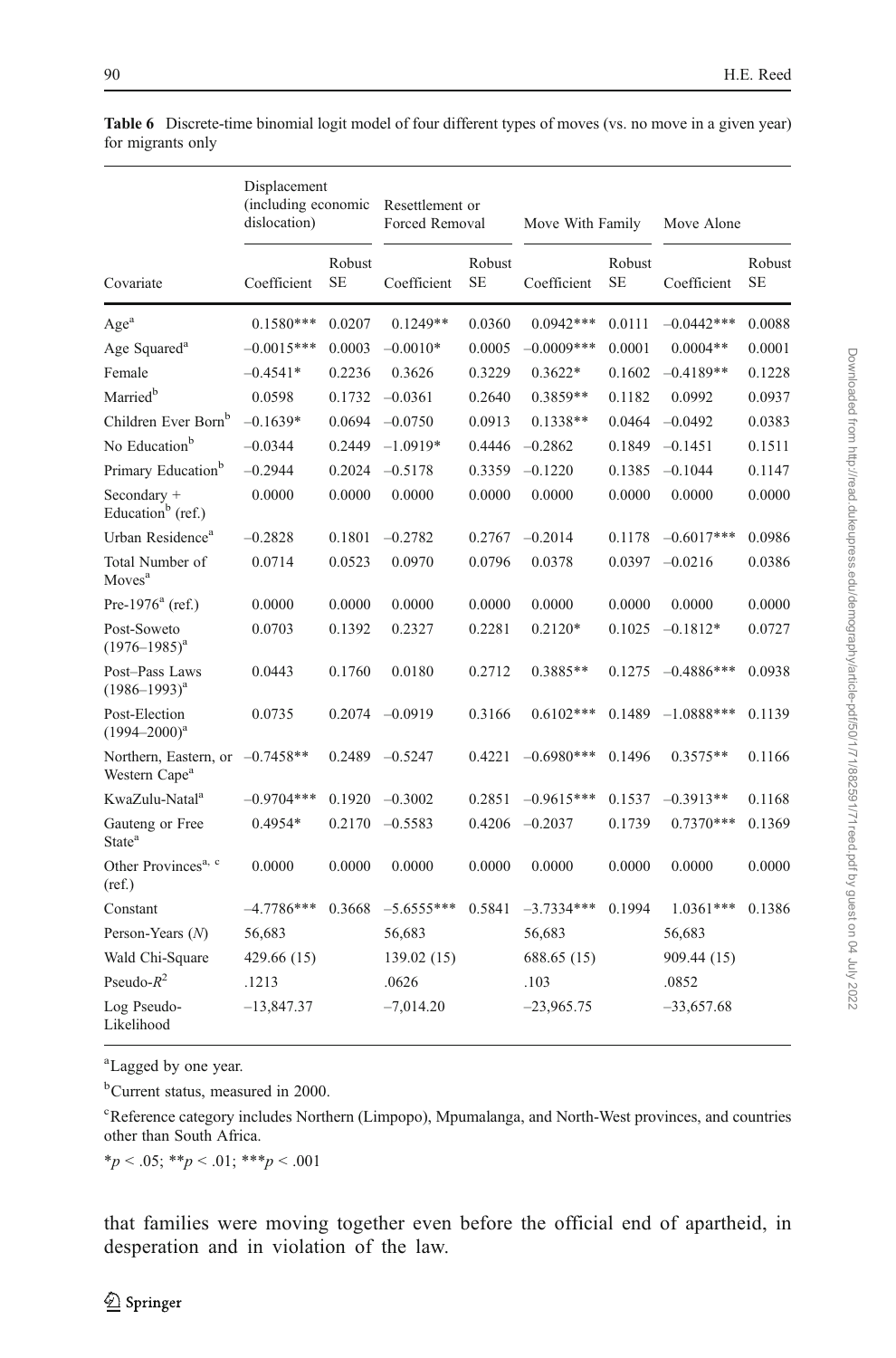#### Summary and Conclusions

This article analyzes the patterns and determinants of migration for black South Africans and how these patterns changed over time. There are several key findings across all of the models. First and foremost is the finding that almost all types of migration increased over the three post-1976 historical periods, and that this increase —a substantial proportion of which was voluntary migration—began even in the period before the Pass Laws were repealed and thus before apartheid started to end. This supports the hypothesis that overall migration has increased over time and that migration began to increase prior to 1994. Across all the models, there is a striking and consistent pattern: the period coefficients are nearly uniformly positive and significant. In addition, the magnitude of the coefficients generally increases for each subsequent time period in comparison with the period before 1976.

Maylam [\(1990](#page-24-0)), who noted that from 1916 to 1984, nearly 18 million Africans were arrested or prosecuted under the Pass Laws, argued that millions more must have evaded arrest. Of course, some of the migration captured in the SAMHS data was legal, authorized migration by contract workers to mines or factories, but this cannot explain all migration during the earlier periods. Although labor market shifts and demographic transitions likely also played a role, black South Africans were defying the Pass Laws (whether as political protest or economic desperation) well before they were repealed, and their migratory response to poor conditions and political changes shows up in these data. Given the paucity of historical data on black South African mobility during the apartheid era (Kok et al. [2003](#page-23-0)), this finding is particularly noteworthy. Despite significant legal barriers under apartheid, blacks exercised their migratory agency.

I hypothesized that overall mobility increased over time, but I expected this to be primarily driven by urbanward migration and inter-provincial migration. Although there is evidence that moves between rural areas and intra-provincial moves did not increase as much or declined compared with moves to urban areas or moves across provinces, almost all types of moves increased over time and before the ending of apartheid. Nevertheless, there were robust and strongly positive indications across most of the models that urban residents are more likely to move than rural residents. In addition, those who have previously moved at least once are significantly more likely to move again. Both results are consistent with research elsewhere in Africa (e.g., Reed et al. [2010](#page-24-0)).

The results in terms of provincial residence as a predictor of mobility were also mixed, but there were clear differences in many of the models. These suggest that the urban centers of the southern part of the country—such as Johannesburg, Durban, Port Elizabeth and Cape Town—have developed particular characteristics over time that drive much of the migration in their regions. These forces seemed particularly salient in the post–Pass Laws period and in the case of Gauteng and Free State, after the election in 1994, when residents of these provinces were significantly more likely to move than residents in the northern part of the country. I also found that while both types of mobility increased after the Pass Laws were repealed in 1986, interprovincial mobility began to increase after 1976. This is far earlier than one might expect, and although some of this might be labor mining or industry recruitment, increases after 1986 are likely to reflect voluntary migration flows across provincial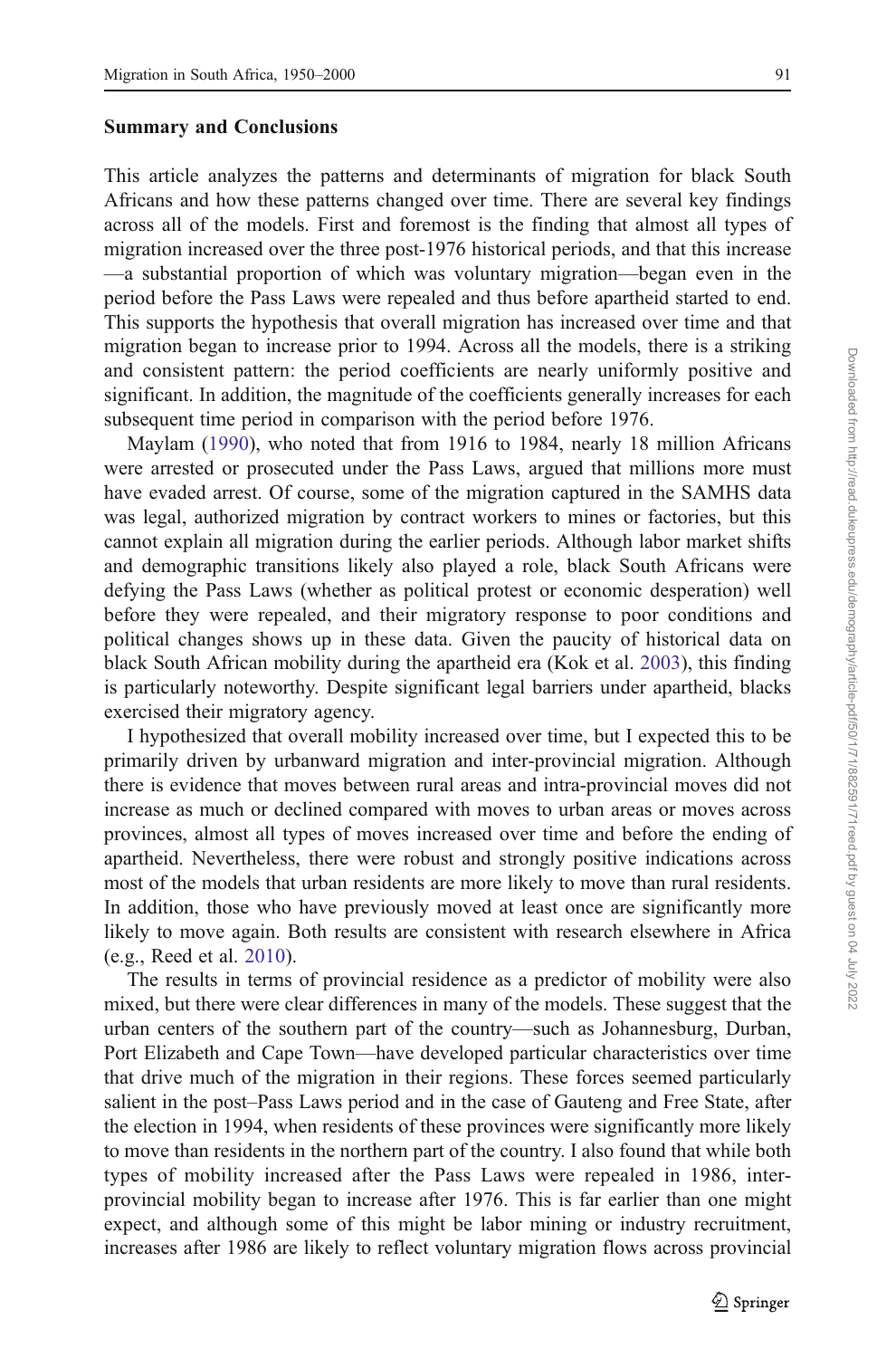borders. Intra-provincial mobility also increased, but the increases for inter-provincial mobility were larger over every subsequent time period relative to their starting point. This suggests that migration across provincial borders became more important and more possible as an economic strategy as new freedom of movement opened up. Finally, I found that each of the four types of moves (rural-rural, rural-urban, urban-rural, and urban-urban) increased over each of the historical time periods. However, these increases were not comparable in magnitude across the different types of moves.

The models that examined determinants of different reasons for moving—including displacement and government resettlement, moving with one's immediate family, and moving alone—had some mixed results. Contrary to expectations, the results do not indicate that forced removals and government resettlements peaked after Soweto and then declined after the Pass Laws were repealed. However, it is possible that there are unknown biases that led to undercounting of forced removals in this sample. For example, some of those who were forced to move might have been at greater risk of violence and might have been killed.

Family moves and solo moves, however, show a clear temporal change. Family moves became significantly more likely over the four time periods, while moving alone became significantly less likely. This makes sense as restrictions on family moves were lifted, but the change began even before the Pass Laws were repealed.

#### **Discussion**

Although there was some anecdotal evidence about increased black migration before apartheid's end, this is the first comprehensive empirical analysis of a nationally representative sample of black South Africans to confirm that this significant increase in migration occurred starting after the Soweto uprising. It suggests that the apartheid labor control system was not only unjust but also increasingly ineffective over time as a strategy to control mobility. Although macro-level economic changes and demographic shifts probably also had an effect, the robustness of the period effects across various models suggests that national political changes influenced migratory changes.

The magnitude of these migration increases is substantial and too large to be explained solely by forced removals and government resettlements after Soweto. Overall migration approximately doubled between 1976–1985 and 1994–2000. Increases of similar magnitude were found for most types of moves analyzed, including intra-provincial moves and rural-rural moves (although these leveled off slightly in the post-1994 period). Rural-urban, urban-urban, and inter-provincial moves all approximately doubled in magnitude over the three time periods. Moreover, urban dwellers have become about twice as likely to move compared with rural residents, and those who had previously moved are more likely to move again. This suggests that although the changing political economy was an important driver of migration patterns, migration was also affected by economic development and its accompanying overall transition to a more geographically mobile society.

The results suggest a more complex and nuanced story of historical migration change in South Africa than most researchers have previously articulated. They indicate that voluntary migration was increasing throughout the period after the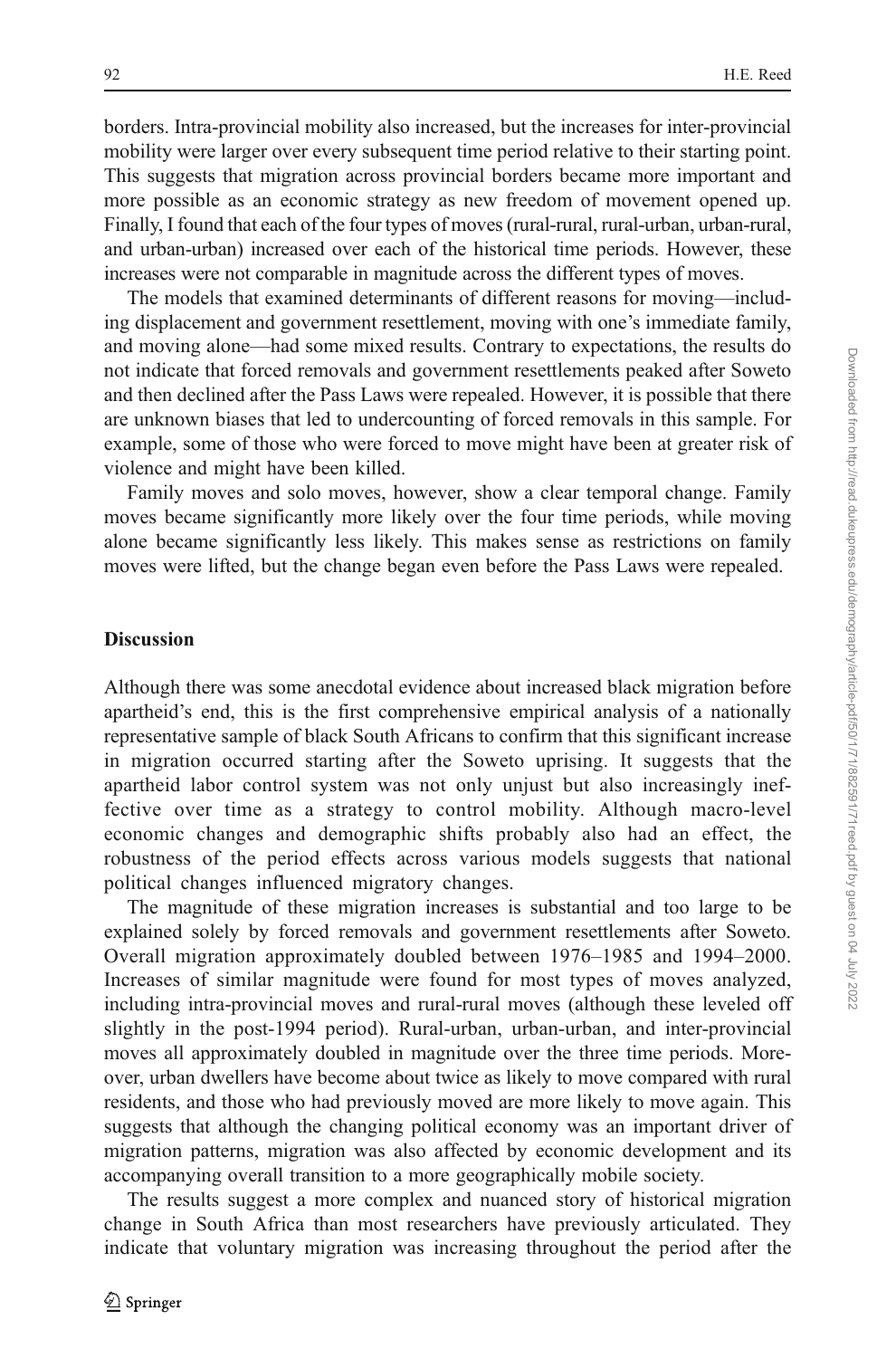Soweto uprising, even as the government was cracking down in the early 1980s, and that a fair proportion of it was family migration rather than simply contract worker temporary or circular migration. This migratory increase gained more momentum after the Pass Laws were repealed in 1986 and after the 1994 election. The historical political economy framework employed in this article indicates the continued agency of black migrants even in the face of harsh restrictions on mobility. Moreover, South Africa is not the only country to employ internal migration restrictions, suggesting other avenues for further comparison.

The social context of South Africa brings to mind migration processes in another racially divided society that relied on an unjust racially based labor system: the historical United States. The "Great Migration" of southern blacks to northern areas of the United States during the first three-quarters of the twentieth century bears many similarities to the migration of black South Africans during and after apartheid. Both migrations were driven by both social and economic push and pull factors (Tolnay [2003\)](#page-24-0). Racial disadvantage in the American South was a push factor for blacks to move northward, just as poor conditions pushed black South Africans to move to restricted "white" areas and informal settlements for opportunities to work and support their families. This parallel between these two historical migrations is unique in terms of race as a push factor for migration that overwhelmed the migrants' fears and dangers related to the hostility of reception (and illegality of migration in the South African case). Moreover, just as urban South African blacks were more likely to move than rural dwellers, there was more selection in the Great Migration than previously thought. Southern black migrants were more likely to be literate and urban than those who stayed, which may explain why they fared better than northern-born blacks (Alexander [1998](#page-23-0); Marks [1989;](#page-23-0) Tolnay [2003](#page-24-0)).

There is also a parallel to be drawn with the breaking of international migration laws. For example, the U.S./Mexico border is enforceable by the U.S. government, but only up to a point (Kossoudji [1992\)](#page-23-0). Harsh anti-immigration policies may actually lead to reductions in circular migration and more permanent settlement in the United States (Fernández-Kelly and Massey [2007](#page-23-0); Reyes [2004](#page-24-0)). There are indications that migration controls may be effective in these cases but only for a period of time. An inefficient economy and migrant labor system will ultimately fail to keep free movement of labor migrants in check.

Finally, perhaps the most salient example of the long-term ineffectiveness of migration policies is the Chinese case, in which a household registration (hukou) system restricts migration to cities and promotes rural development. This system has broken down, and there are many "illegal" migrants in Chinese cities (Liang and Ma [2004\)](#page-23-0). The so-called "floating population" has moved from rural areas to cities in China in burgeoning numbers (Davin [1999;](#page-23-0) Liang [2001;](#page-23-0) Liang and White [1996\)](#page-23-0). As Chan [\(2009](#page-23-0)) argued, the reliance of China on the hukou (like the passes used under apartheid) system has led to the creation of a dual economy and society, which is now an obstacle to further development. These cases all illustrate that migrants will move to better their economic and social situations, even when faced with legal barriers, hostile contexts of reception, and danger. This suggests the need for more precise research about how, when, and why migration restrictions are effective (or not), but also points to the continued importance of migratory agency in the face of structural barriers.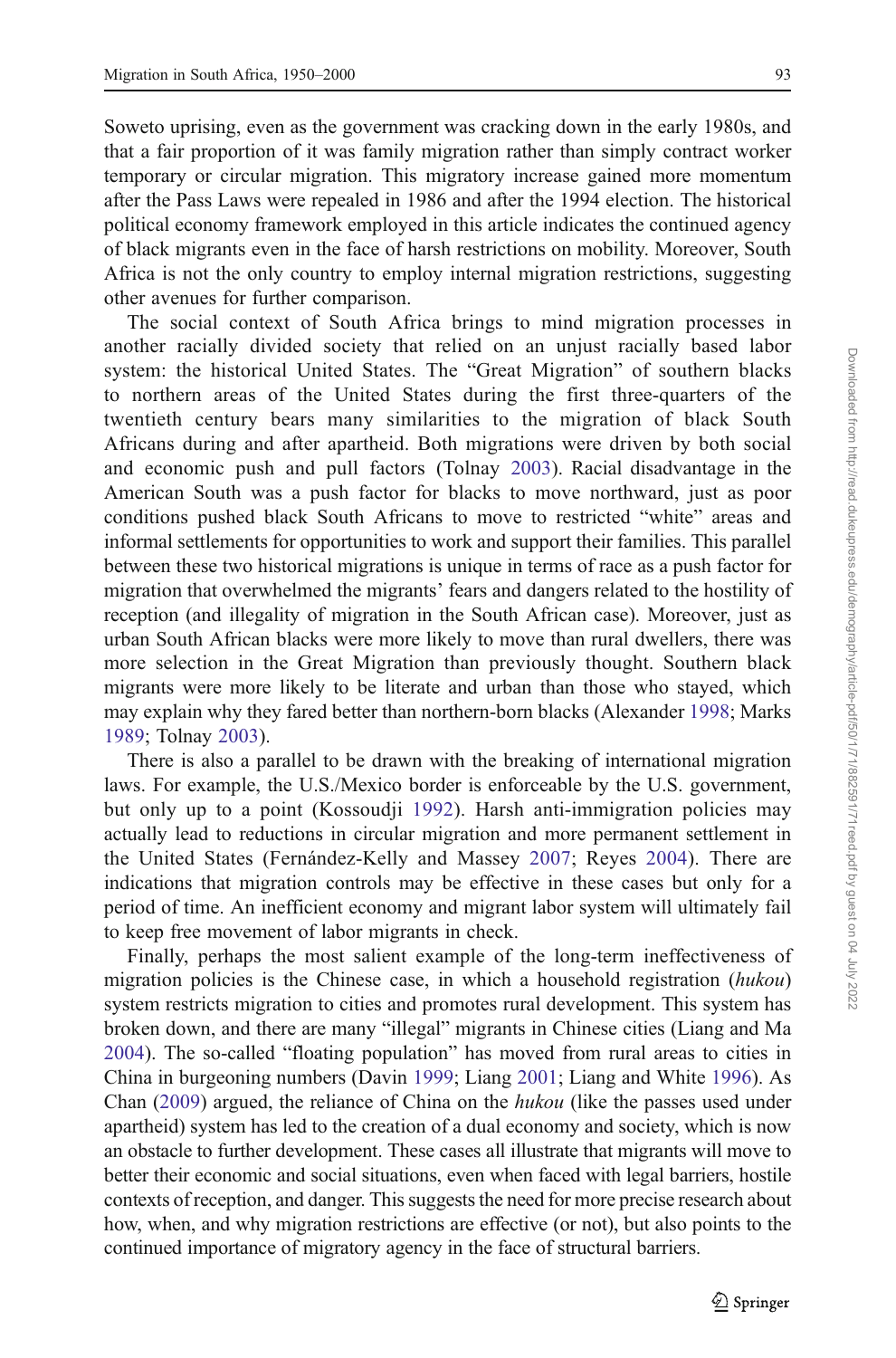<span id="page-23-0"></span>Acknowledgments I wish to acknowledge financial support for this research from a National Science Foundation Graduate Research Fellowship and an NICHD Demography Training Grant at Brown University. I also want to thank Sidney and Alice Goldstein for sharing the data with me and Niel Roux for sharing his knowledge of the data collection and fieldwork. Finally, I thank my many colleagues who commented on earlier versions of this research. In particular, I am grateful to Michael J. White, Susan Short, Mark Lurie, Catherine S. Andrzejewski, Dana Weinberg, Shige Song, Amy Hsin, Marc Schneiberg, Joseph Cohen, and the editors and three anonymous reviewers of *Demography* for their helpful comments and suggestions.

#### References

- Alexander, J. T. (1998). The Great Migration in comparative perspective. Social Science History, 22, 349– 376.
- Barro, R. J., & Lee, J.-W. (2000). International data on educational attainment: Updates and implications (Working paper). Cambridge, MA: Harvard University Center for International Development.
- Box-Steffensmeier, J. M., & Jones, B. S. (2004). Event history modeling: A guide for social scientists. New York: Cambridge University Press.
- Casale, D., Muller, C., & Posel, D. (2004). "Two million net new jobs": A reconsideration of the rise in employment in South Africa, 1995–2003. The South African Journal of Economics, 72, 978–1002.
- Chan, K. W. (2009). The Chinese hukou system at 50. Eurasian Geography and Economics, 50, 197–221.
- Clark, S. J., Collinson, M. A., Kahn, K., Drullinger, K., & Tollman, S. M. (2007). Returning home to die: Circular labour migration and mortality in South Africa. Scandinavian Journal of Public Health, 35 (Suppl. 69), 35–44.
- Collinson, M., Stephen, T., Kathleen, K., Samuel, C., & Michel, G. (2006a). Highly prevalent circular migration: Households, mobility and economic status in rural South Africa. In M. Tienda, S. Findley, S. Tollman, & E. Preston-Whyte (Eds.), Africa on the move: African migration and urbanisation in comparative perspective (pp. 194–210). Johannesburg, South Africa: Wits University Press.
- Collinson, M. A., Tollman, S. M., & Kahn, K. (2007). Migration, settlement change and health in postapartheid South Africa: Triangulating health and demographic surveillance with national census data. Scandinavian Journal of Public Health, 35, 77–84.
- Collinson, M., & Wittenberg, M. (2001, November). Labour force dynamics in a rural part of South Africa: The Agincourt Sub-District of the Northern Province, 1992–2000. Paper presented to the DPRU/FES Conference "Labour Markets and Poverty in South Africa," Johannesburg.
- Collinson, M. A., Wolff, B., Tollman, S. M., & Kahn, K. (2006b). Trends in internal labour migration from rural Limpopo Province, male risk behaviour, and implications for the spread of HIV/AIDS in rural South Africa. Journal of Ethnic and Migration Studies, 32, 633–648.
- Cox, K. R., Hemson, D., & Todes, A. (2004). Urbanization in South Africa and the changing character of migrant labor. South African Geographical Journal, 86(1), 7–16.
- Cross, C., Mngadi, T., & Mbhele, T. (1998). Constructing migration: Infrastructure, poverty and development in KwaZulu-Natal. Development Southern Africa, 15, 635–659.
- Crush, J. S., Jeeves, A., & Yudelman, D. (1991). South Africa's labor empire: A history of black migrancy to the gold mines. Boulder, CO: Westview Press.
- Davin, D. (1999). Internal migration in contemporary China. New York: Macmillan Press.
- Fernández-Kelly, P., & Massey, D. S. (2007). Borders for whom? The role of NAFTA in Mexico-U.S. migration. The Annals of the American Academy of Political and Social Science, 610, 98–118.
- Goodlad, R. (1996). The housing challenge in South Africa. Urban Studies, 33, 1629–1645.
- Kok, P., & Collinson, M. A. (2006). Migration and urbanisation in South Africa (Report 03-04-02). Pretoria, South Africa: Statistics South Africa.
- Kok, P., O'Donovan, M., Bouare, O., & van Zyl, J. (2003). Post apartheid patterns of internal migration in South Africa. Cape Town, South Africa: Human Sciences Research Council Publishers.
- Kossoudji, S. A. (1992). Playing cat and mouse at the U.S.-Mexican border. Demography, 29, 159–180.

Liang, Z. (2001). The age of migration in China. Population and Development Review, 27, 499–524.

- Liang, Z., & Ma, Z. (2004). China's floating population: New evidence from the 2000 census. *Population* and Development Review, 30, 467–488.
- Liang, Z., & White, M. J. (1996). Internal migration in China, 1950–1988. Demography, 33, 375–386.
- Marks, C. (1989). Farewell—We're good and gone: The Great Black Migration. Bloomington: Indiana University Press.